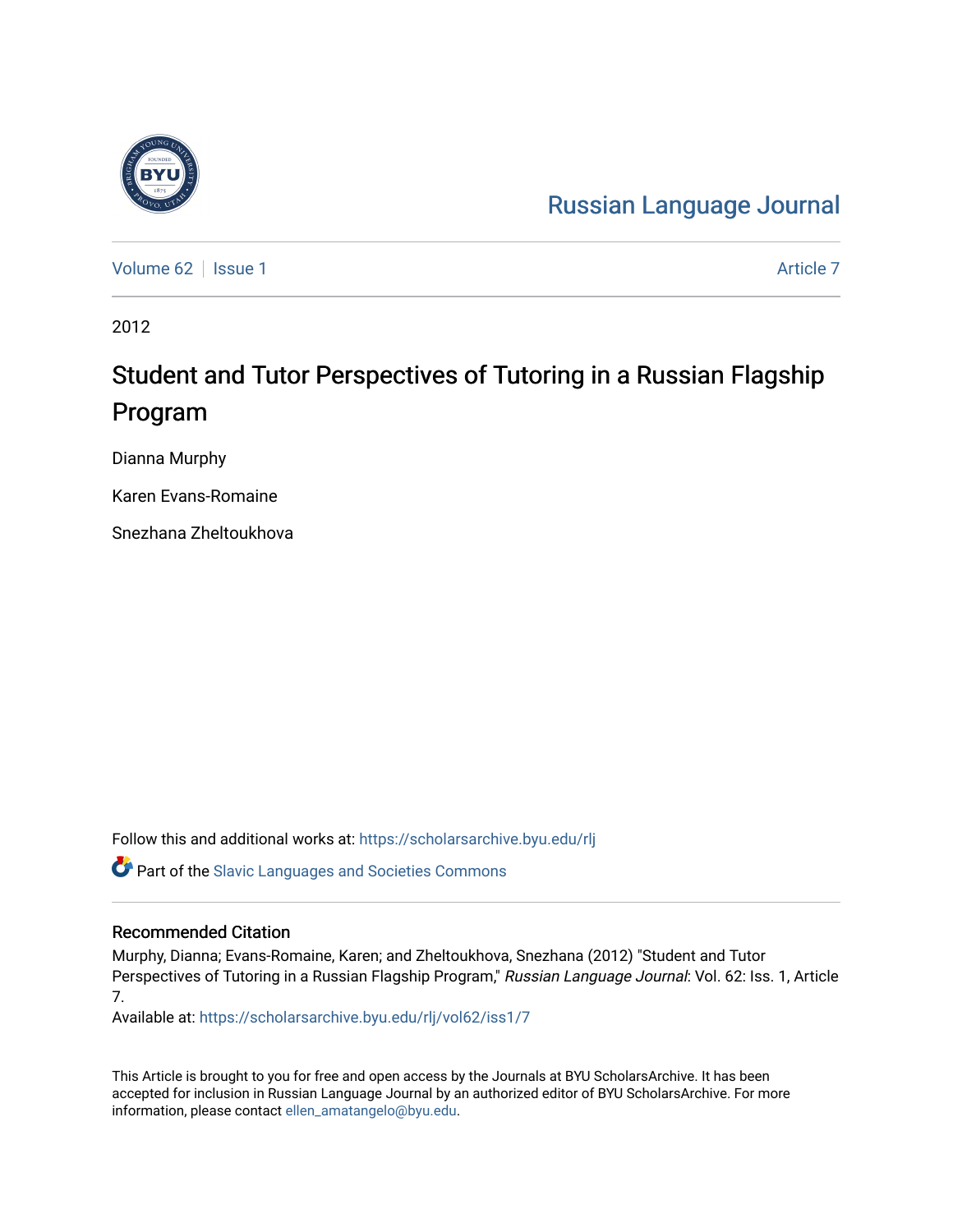# **Student and Tutor Perspectives of Tutoring in a Russian Flagship Program**

# *Dianna Murphy Karen Evans-Romaine Snezhana Zheltoukhova*

#### **Introduction**

This paper presents findings from a small-scale qualitative study based on interviews with Russian Flagship students and tutors at the University of Wisconsin-Madison to explore students' and tutors' perceptions of tutoring in the UW-Madison Russian Flagship Program. The UW-Madison Russian Flagship is a rigorous undergraduate program funded by a grant from the National Security Education Program (NSEP) to provide opportunities for highly motivated students of any major to reach a Superior level of proficiency in Russian by graduation. Students in the program are provided with two to four hours per week of individual tutoring in Russian. The present study follows up on a formal program evaluation conducted in fall 2010, which revealed that students considered tutoring to be the single most beneficial aspect of the Russian Flagship program for their learning. This study aims to provide further insights into student and tutor perceptions of tutoring, including their beliefs about those aspects of tutoring that are most helpful for their learning of Russian. The paper compares student and tutor perceptions with the vision for tutoring in the UW-Madison Russian Flagship articulated by the program's directors, and discusses implications relevant not only for Flagship programs, but for any Russian program which includes structured tutoring or is interested in exploring tutoring to complement in-class instruction.

#### **Research on Foreign Language Tutoring**

An extensive review of the scholarly literature revealed no previous research on tutoring in Russian as a foreign language in the United States: the only relevant works investigated student experiences in Russian individualized instruction (Rugaleva 1984; Twarog and Walters 1981), a self-paced, mastery-based, instructor-assisted alternative mode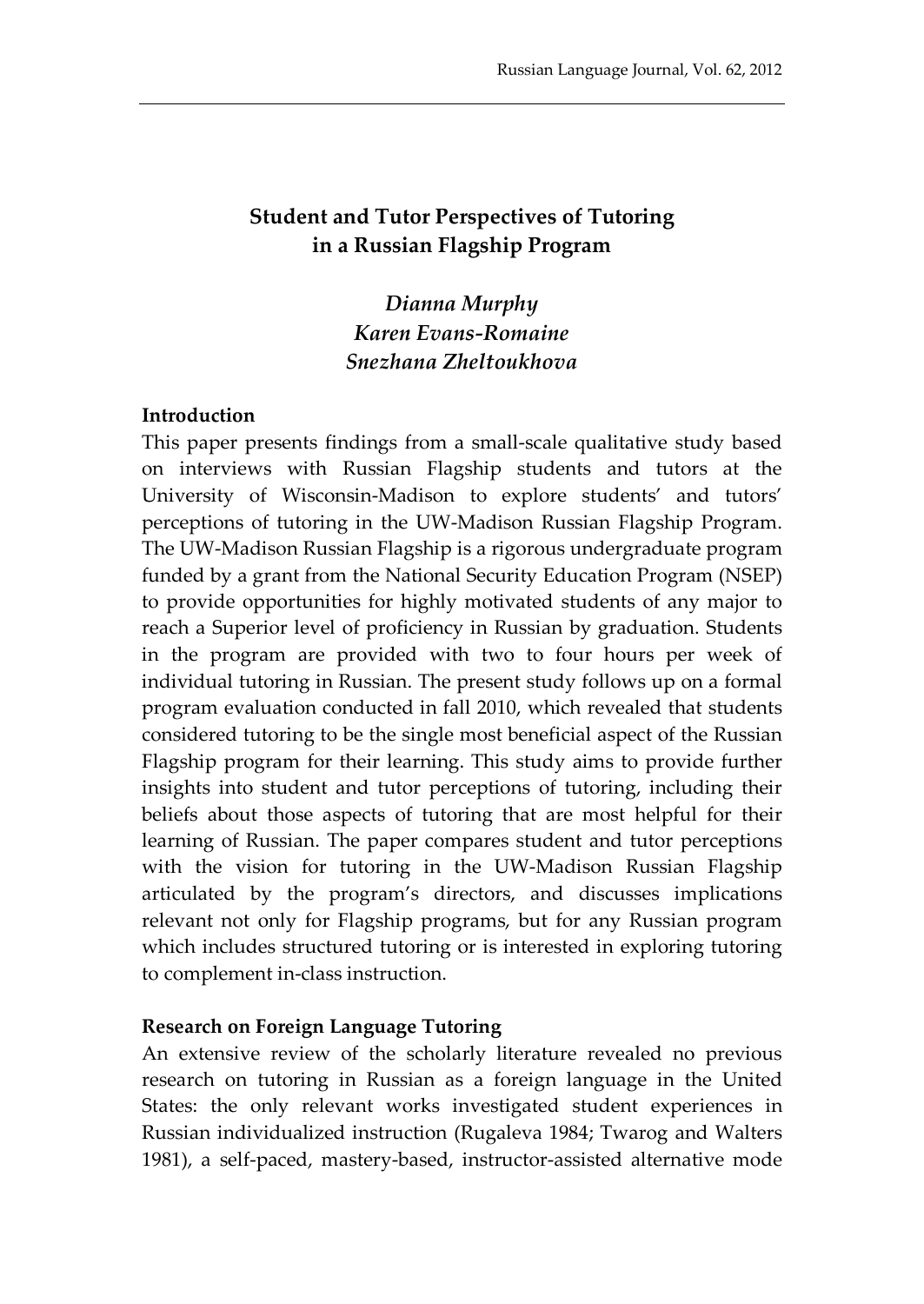to traditional language instruction that enjoyed a fair amount of interest in higher education and attention in the scholarly literature in the 1970s and early 1980s (Harlow 1987) (Tutoring, unlike individualized instruction, supplements classroom instruction; it does not replace it.) Recent research on Russian individualized instruction includes studies by Bown and White (2010) and Bown (2006) that examined students' emotions, perceptions and beliefs. Bown and White (2010) explored student emotions in Russian individualized instruction, to provide rich descriptions of the broad range of emotions that students experience in learning Russian through this type of program. Bown (2006) investigated the experiences and beliefs about language learning of U.S. university students in Russian individualized instruction, to examine perceptions of the *locus of learning*, "a confluence of beliefs about the nature of learning and the roles and responsibilities of instructors and students in the learning process … that can be either internal (i.e., attributed to the learner him or herself) or external (i.e., attributed to factors outside of the learner's control)" (647). Bown's research suggests that students who hold beliefs consistent with an internal locus of language learning may be more successful in a program of Russian individualized instruction than students with an external locus of learning.

Research that draws on sociocultural theory (Vygotsky 1978) also addresses the notion of the *locus of learning*, but from a socially constructed perspective, to provide insights into the role of interaction, mediation and regulation in language learning.[1](#page-2-0) Aljaafreh & Lantolf (1994), for example, examined error correction and feedback in audiotaped, one-on-one tutoring sessions to show how leaners, working with an expert tutor, move from regulation by others (in this case, the tutor) to self-regulation: "At first, responsibility for the novice's linguistic performance is distributed between the novice and the expert, with the expert having more control over this performance than the novice. Under the expert's guidance, control is gradually appropriated by the novice" (480).

The review of the literature revealed that there is little other published research on perceptions of foreign language tutoring. One notable exception is Matthews (2010), who investigated features of one-

-

<span id="page-2-0"></span><sup>&</sup>lt;sup>1</sup> A full discussion of sociocultural theory applied to language learning is outside the scope of this paper. See Lantolf, James and Steven Thorne, S. 2006. *Sociocultural Theory and the Genesis of Second Language Development*. Oxford: Oxford University Press.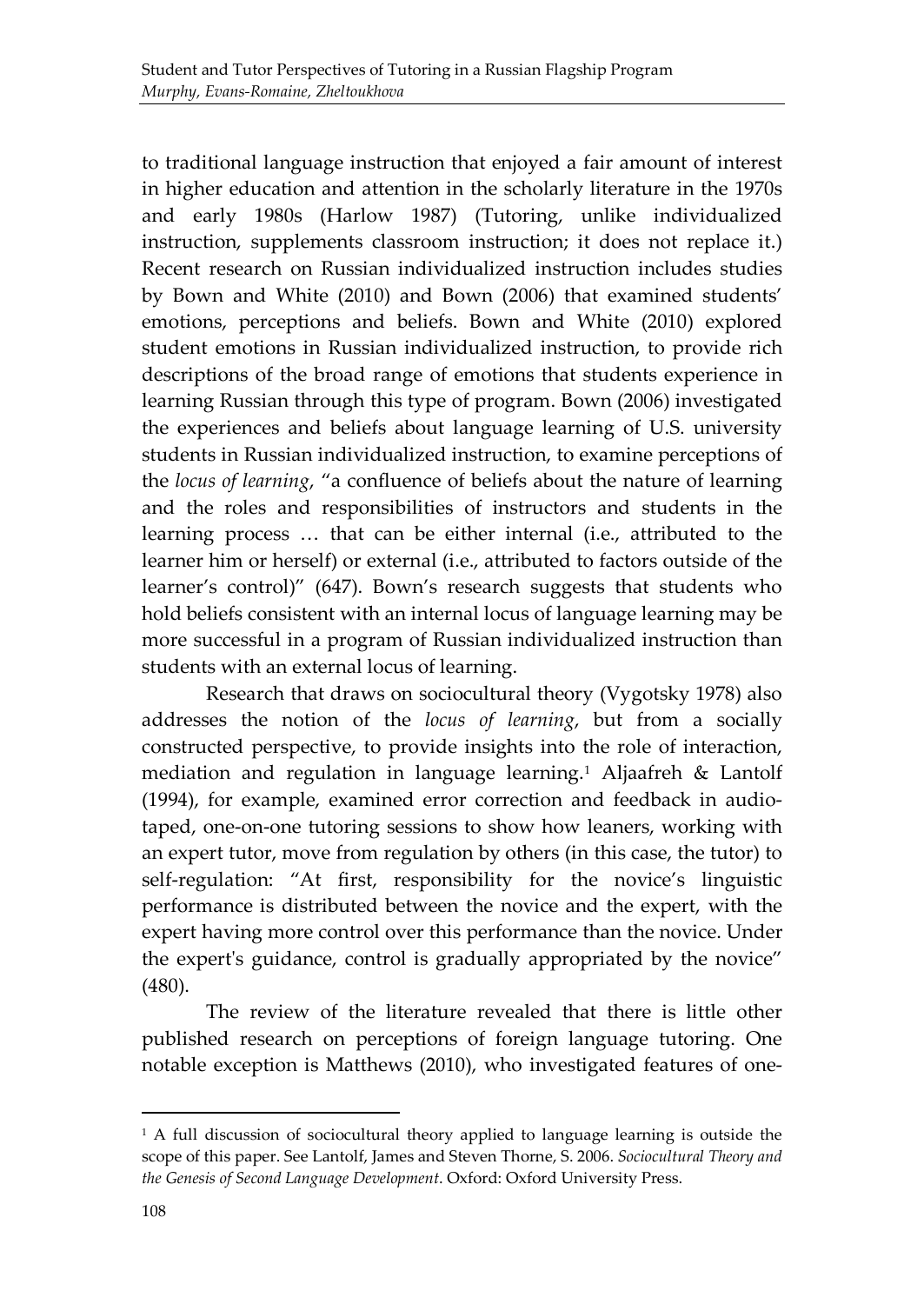on-one foreign language tutorials that influence student perceptions of self-efficacy. The study, which examined tutorials in French, Italian, Portuguese, and Spanish at a U.S. university, was based on pre- and post-tutoring questionnaires intended to measure changes in student motivation for language learning, and an analysis of videotaped tutoring sessions. Matthews concluded that even "a single one-on-one tutoring session can significantly increase tutees' self-efficacy judgments for learning the material" (622).

The overwhelming majority of research on language tutoring is in English as a Second Language (ESL); it focuses especially on the context of the ESL writing center. Several studies in ESL (Cumming and So 1996; Thonus 2001; Thonus 2002; Weigle & Nelson 2004) attempt to understand how tutoring is conducted. Such research suggests that the practice of tutoring can vary significantly from best practices of tutoring based on current tutoring theories, especially regarding the role of the tutor and tutee. Thonus (2004, 2002, 2001), for example, used conversation analysis of tutorials and interviews with tutors and students to suggest that "tutee perceptions of the tutor role differ substantially from the idealistic characterization of the collaborative peer common in writing center theory and training manuals" (Thonus 2004, 236). Weigle and Nelson (2004), through case studies of tutoring in an ESL writing center, explored the negotiation of roles in tutoring. Findings from that study suggest that it may not be "possible or desirable" (222) for tutors to maintain a less dominant role in tutoring, especially for learners at lower levels of language proficiency. Moreover, the study suggests that tutor and student roles may change over time, and that these changes do not necessarily affect perceptions of success.

This review of the scant research in foreign language tutoring in educational settings that has been conducted to date suggests a need for further research in this area. The Russian Flagship Program at the UW-Madison, a program in which tutoring plays a major role, is an ideal context for such research.

#### **The Russian Flagship Program at the University of Wisconsin-Madison**

The UW-Madison Russian Flagship Program, established in 2010 through a grant from NSEP, is one of four Russian Flagship Programs in the United States. The mission of the program is to provide opportunities for outstanding undergraduate students of all majors to reach a Superior level of proficiency by graduation. The program consists of both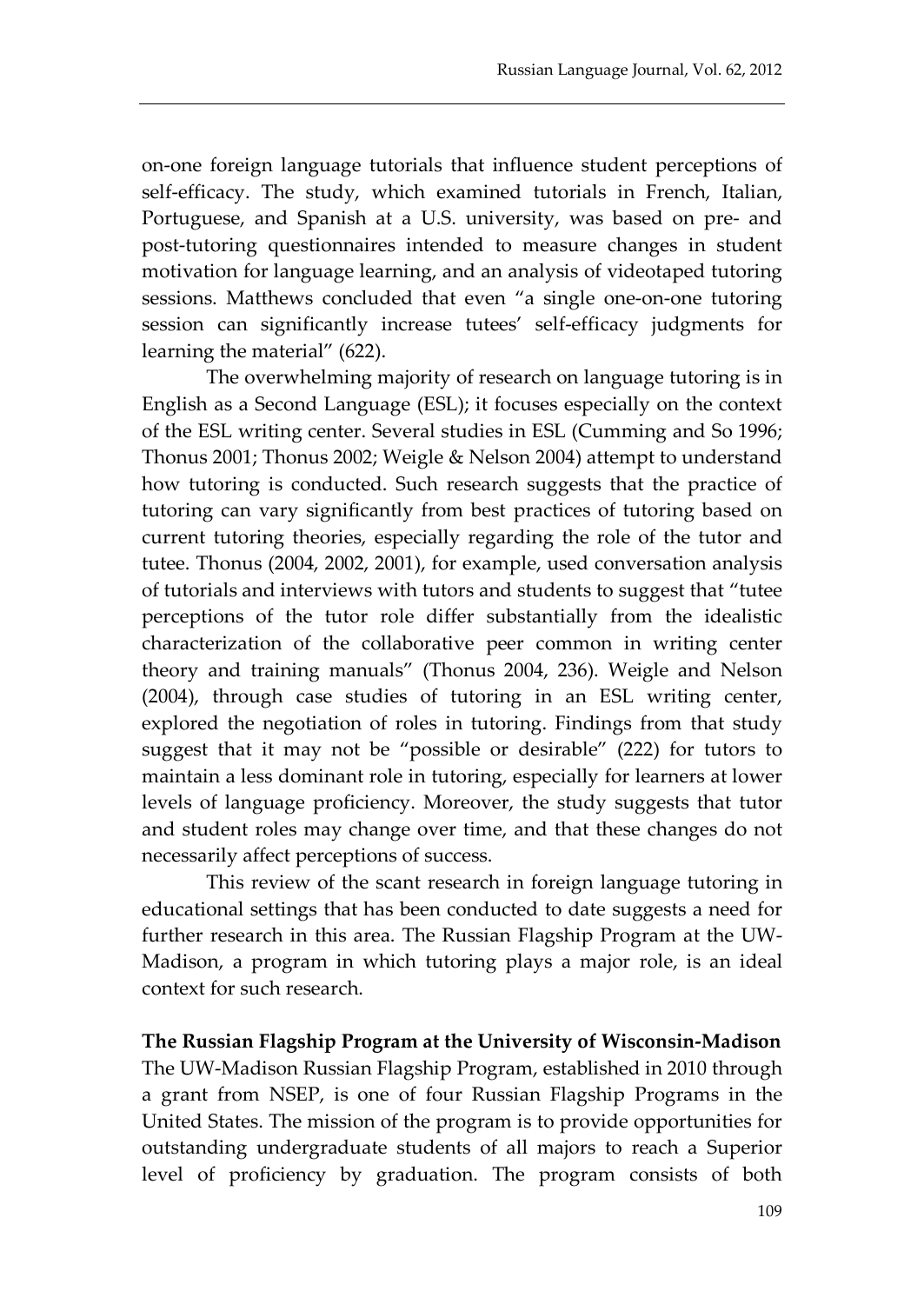domestic and overseas components: the program at UW-Madison is designed to enable students to reach a minimum of Advanced Low proficiency, the minimum level required to apply for the yearlong capstone Overseas Russian Flagship Program at Saint Petersburg State University, administered by American Councils for International Education: ACTR/ACCELS (American Councils). Students in the UW-Madison Russian Flagship, as in the other domestic Russian Flagship programs, study in Russia at least twice: for a minimum of six weeks at the high school level or above, and subsequently, for those students who meet proficiency benchmarks and are recommended for admission, for a full academic year on the Overseas Russian Flagship Program in Saint Petersburg.

The UW-Madison Russian Flagship curriculum requires first- to fourth-Russian, or the equivalent, and the following advanced courses taught in Russian: a two-semester sequence of courses on Russian culture; two one-credit Russian tutorials linked to a course in either Russian area studies or the student's major area of study; and one of the following courses: *Russian Flagship Research Seminar*, *Capstone Course in Russian*, or a special topics Russian language course. In addition to coursework, students participate in extensive extra-curricular programming, including a weekly Russian Flagship Social Hour, Russian film screenings, and lectures and informal conversations with visiting scholars or members of the community. Finally, students meet from one to four hours per week with dedicated Russian Flagship tutors.

Satisfactory student progress in the UW-Madison Russian Flagship Program is based on the achievement of proficiency benchmarks. Proficiency is assessed through unofficial Oral Proficiency Interviews (OPIs) conducted by ACTFL-certified OPI Testers, and a number of proficiency-based tests, developed and administered by UW-Madison or American Councils. In addition to meeting proficiency targets, UW-Madison Russian Flagship students must maintain a GPA of 3.5 in their Russian courses and an overall 3.0 GPA, participate in Russian Flagship programming, and take part in Russian Flagship assessments.

## **Tutoring in the UW-Madison Russian Flagship Program**

Tutoring plays a vital role in the UW-Madison Russian Flagship Program. It is a defining feature of the Language Flagship model at the national level: individual tutoring is featured as the first among basic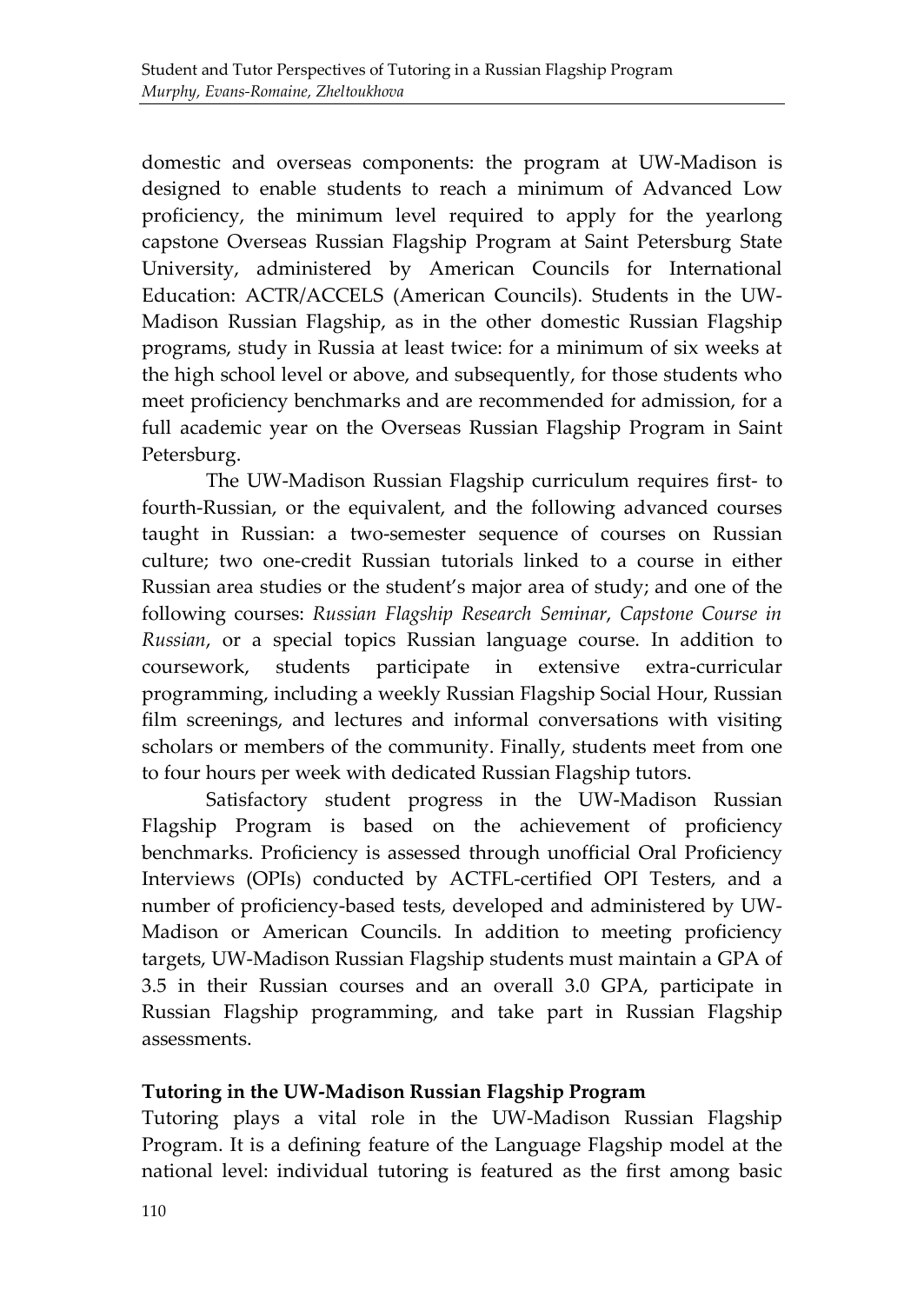aspects of the Language Flagship, as described on NSEP's website: "Our language program is unique because it offers: Intensive language and culture instruction, including group training and individual tutoring, in a U.S. university setting."[2](#page-5-0) All Russian Flagship programs – located at Bryn Mawr College, Portland State University, the University of California Los Angeles, and the UW-Madison, as well as the academic-year capstone Overseas Russian Flagship Program at Saint Petersburg State University, directed by American Councils – feature individualized tutoring as a key part of the program's design. Tutoring in these programs takes a variety of forms, including both individual and small-group tutoring led by tutors who are professionals with doctoral degrees (*Kandidatskaia* in Russia); graduate students from a variety of disciplines including Russian and Slavic studies, generally with Russian proficiency levels ranging from Advanced High to Native; undergraduate students who could be advanced Russian Flagship students or native or heritage speakers of Russian from a variety of majors; or native-speaking volunteers from the community. Russian Flagship students in these programs may meet with one or more tutors for a total of one to as many as eight academic hours per week.

In the UW-Madison Russian Flagship Program, students work with individual tutors at least two hours per week: one hour dedicated to improving oral proficiency, which could be as informal as conversation or could include formal academic discourse, including presentations; and one hour dedicated to improving writing proficiency, which could include work on grammar, syntax, stylistics, or various aspects of academic discourse. The focus of tutoring for each student is based on Russian Flagship assessments to identify the current needs of individual students. Students do not receive academic credit for these tutorials.

In addition to the two or more hours of general tutoring, UW-Madison Russian Flagship students at the fourth- or fifth-year level of Russian are required to take two one-credit Russian tutorials linked to courses in Russian area studies, or to courses in the student's major discipline. These "Russian Across the Curriculum" tutorials are overseen by the UW-Madison Russian Flagship Director, in consultation with the course instructor, and conducted on a weekly basis by a graduate tutor who is, preferably, a specialist in the discipline area of the course. The

-

<span id="page-5-0"></span><sup>2</sup> National Security Education Program. "Language Programs Overview." Accessed December 28, 2011. www.thelanguageflagship.org/overview.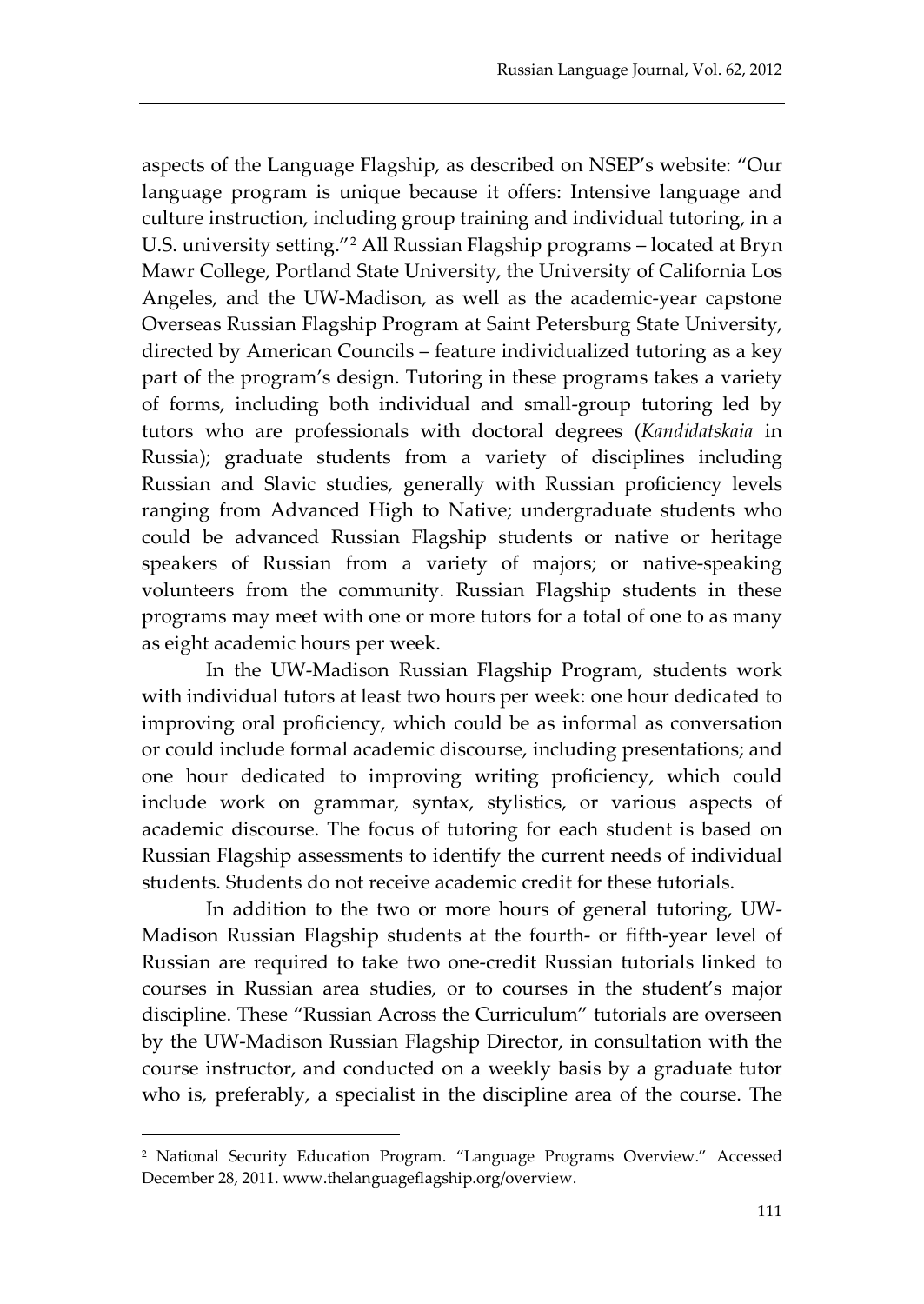Russian Across the Curriculum tutorials are coordinated with the syllabus of the linked course: students work with primary or secondary texts in Russian that supplement the English readings in the syllabus, and incorporate them either into a paper written in English or Russian for the main course, or into a separate paper written in Russian specifically for the one-credit tutorial.

Student participation and progress in tutoring is closely monitored through written reports that tutors submit each week through an online reporting system. A Head Tutor assists with the compilation of these reports, which are reviewed on a weekly basis by the Russian Flagship leadership.

The UW-Madison Russian Flagship directors (Karen Evans-Romaine, director; Dianna Murphy, associate director; Anna Tumarkin, assistant director) conceived of tutoring as a generalized activity to improve students' proficiency, not linked with any specific courses, with the exception of the Russian Across the Curriculum tutorials. Written guidelines for tutors, reviewed with tutors in a pre-service tutor orientation, describe tutoring in those terms. Similarly, guidelines for students, reviewed with students in Russian Flagship orientation meetings and at the beginning of each semester, state that "Russian Flagship advisors determine general areas of focus for tutoring (e.g., academic writing, conversation); you and your tutors decide together how best to organize your tutoring sessions, based these general areas of focus, and on your interests and needs."

The Russian Flagship directors conceived of tutoring as driven primarily by students, not as formalized lessons led by tutors. Guidelines for both students and tutors convey this intent, so that students are motivated to come prepared to tutoring sessions having considered in advance those areas in which they need practice or are targeting for improvement. Guidelines for tutors and students state that "Tutoring sessions should be primarily driven by student; they are not independent study or formalized courses for which tutors need to prepare lesson plans."

## **The Present Study**

The present study is an initial exploration of student and tutor perceptions of tutoring in the UW-Madison Russian Flagship Program. The research was approved by the Education Research Institutional Review Board at the UW-Madison (protocol number SE-2011-0735).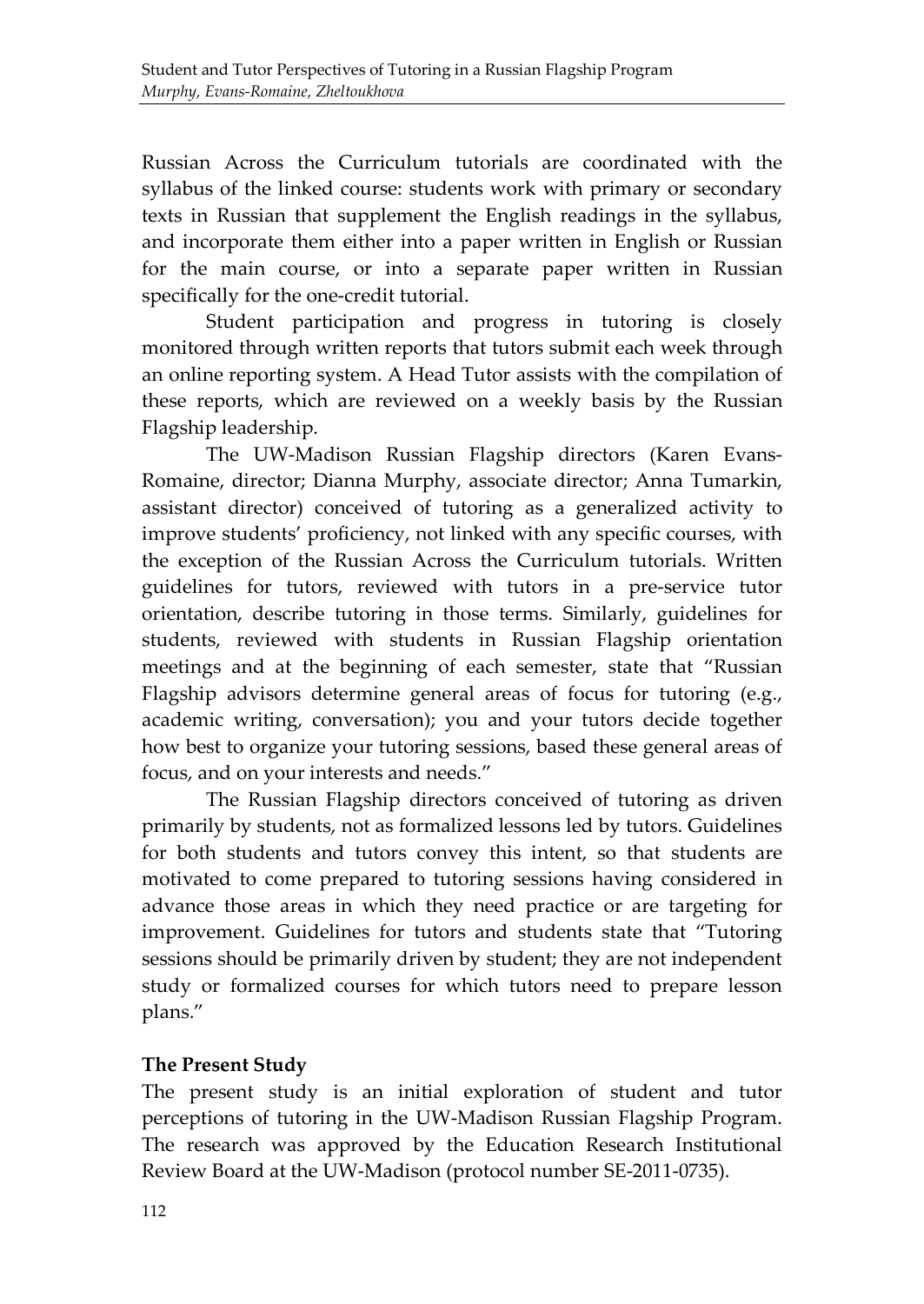#### *Participants, Methods, Procedures*

Participants in the qualitative study (N=6) were Russian Flagship students (n=3) or Russian Flagship tutors (n=3) studying on the UW-Madison campus in the fall 2011 semester. Students that semester received two to three hours per week of individual tutoring; tutors provided between two and six hours per week of tutoring. All Russian Flagship students studying in UW-Madison that semester (i.e., not studying abroad on the Overseas Russian Flagship or on another program in Russia) were at the Intermediate Mid to Intermediate High level of proficiency in Russian; some students were at the borderline of Advanced Low in speaking, and within the Advanced range in receptive skills. Most of the students had not yet participated in study abroad in Russia. Tutor participants were graduate students at the UW-Madison who were employed by the Russian Flagship to provide individual tutoring for the program in fall 2011. Many of the tutors were graduate students in the Department of Slavic Languages and Literature and experienced Russian language Teaching Assistants (TAs) for the department's undergraduate Russian program; Slavic Department tutors included both native and non-native speakers of Russian. Several of the tutors were native speakers of Russian in other graduate programs, including Curriculum and Instruction (School of Education), East Asian Languages and Literature, Languages and Cultures of Asia, and History; those tutors were not TAs in the Russian language program. Both groups of participants, students and tutors, were recruited through an email solicitation. Participation in the study was voluntary and confidential; participants did not receive remuneration.

The study consisted of two parts: a written questionnaire, administered online; and structured, 30-minute interviews with participants. This article presents findings from the interviews only. The interviews were conducted with individual participants, following a structured protocol (see the Appendix). The interviews were audio recorded, transcribed, and coded to remove any information that might identify individual participants.

The authors of this article, the primary researchers in this study, are also faculty and staff in the UW-Madison Russian Flagship Program. Two of the authors are also UW-Madison Russian Flagship directors who participated in the design of the tutoring program. To ensure participant confidentiality, and to mitigate risk to participants as the result of potential status relationship issues with the authors, a fourth researcher,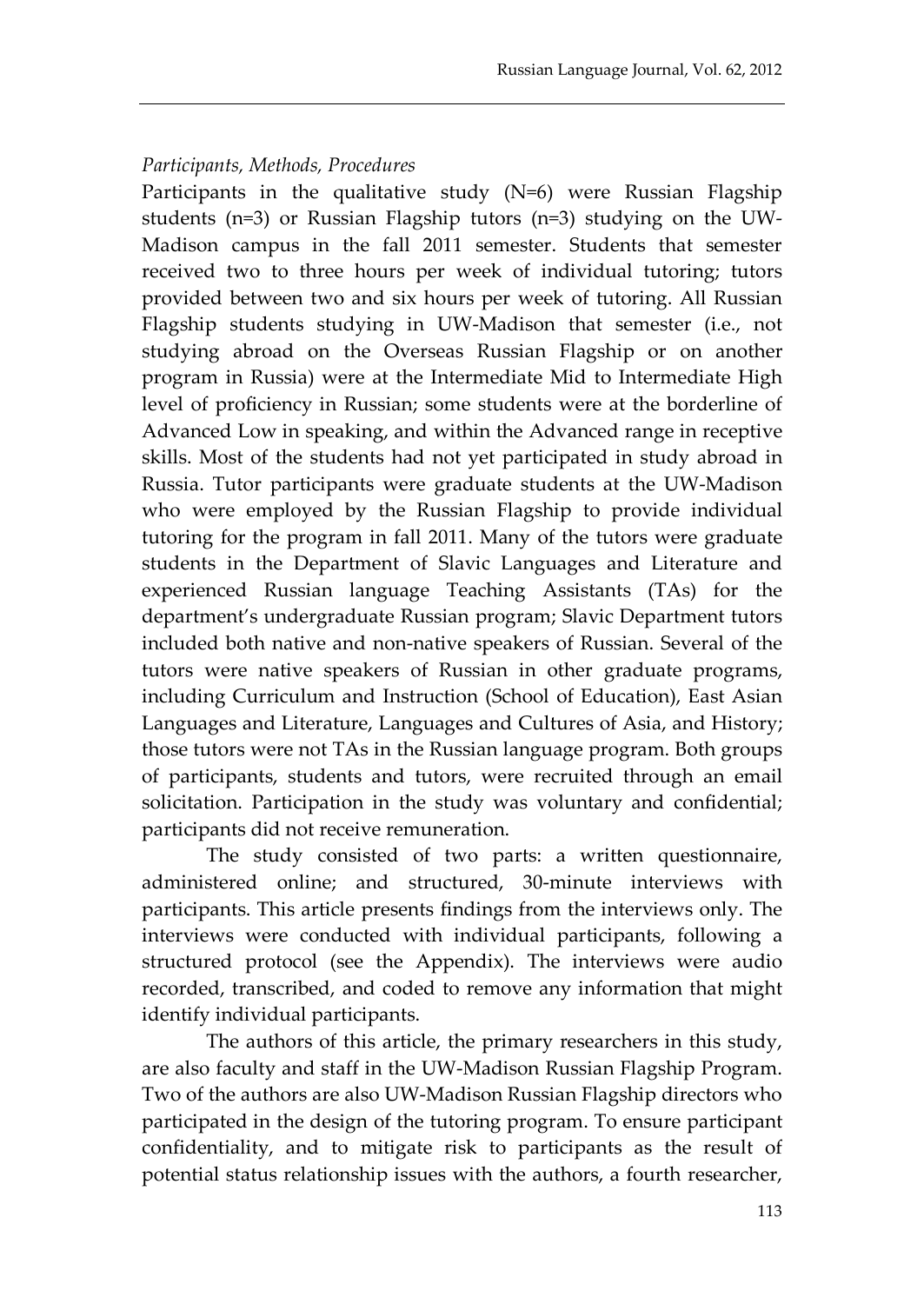not affiliated with the program, coordinated and conducted the interviews, and coded the written transcripts to remove personally identifiable information. The analysis of the interview data was conducted by the authors.

The written transcripts were analyzed by the researchers following an interpretive phenomenological approach (IPA) to analysis (Smith & Osborn 2003). This approach aims to understand phenomena based on narratives produced by participants; it is "concerned with an individual's personal perception or account of an object or events… not an attempt to produce an objective statement of the object or event itself" (Smith & Osborn 2003, 53). This approach thus does not provide accounts of what actually happens during Russian Flagship tutoring sessions; rather, it offers insights into how the primary participants in tutoring, Russian Flagship students and tutors, perceive the tutoring sessions, including those aspects of tutoring that participants perceive to be more or less useful. In this approach, participant perceptions are understood through participant accounts of their thoughts, feelings and experiences, as expressed through narratives obtained through interviews, and analyzed in the manner outlined below.

Following the steps of IPA in Smith & Osborne (2003), the researchers first worked independently to conduct a preliminary analysis of each interview transcript, as follows: 1) read the transcript several times; 2) made initial annotations of the thoughts, ideas and opinions expressed by the participants; 3) reread the transcript to document emerging themes; 4) compiled and grouped emerging themes for each participant; 5) checked the clusters of themes against the transcript; 6) produced superordinate themes and key words. The researchers completed these same steps for each transcript from each interview. Then, each researcher constructed a list of superordinate themes for all participants as a group, students and tutors. The researchers next met several times to compare their individual analyses, and to create a set of superordinate themes for each group of participants. One researcher then returned to the transcripts to review them in light of the new themes, and to translate the themes into a narrative, presented in the *Findings* section. Finally, the researchers returned several times to the interview transcripts, following an iterative process, to review and revise the findings, validated against the participants' narratives.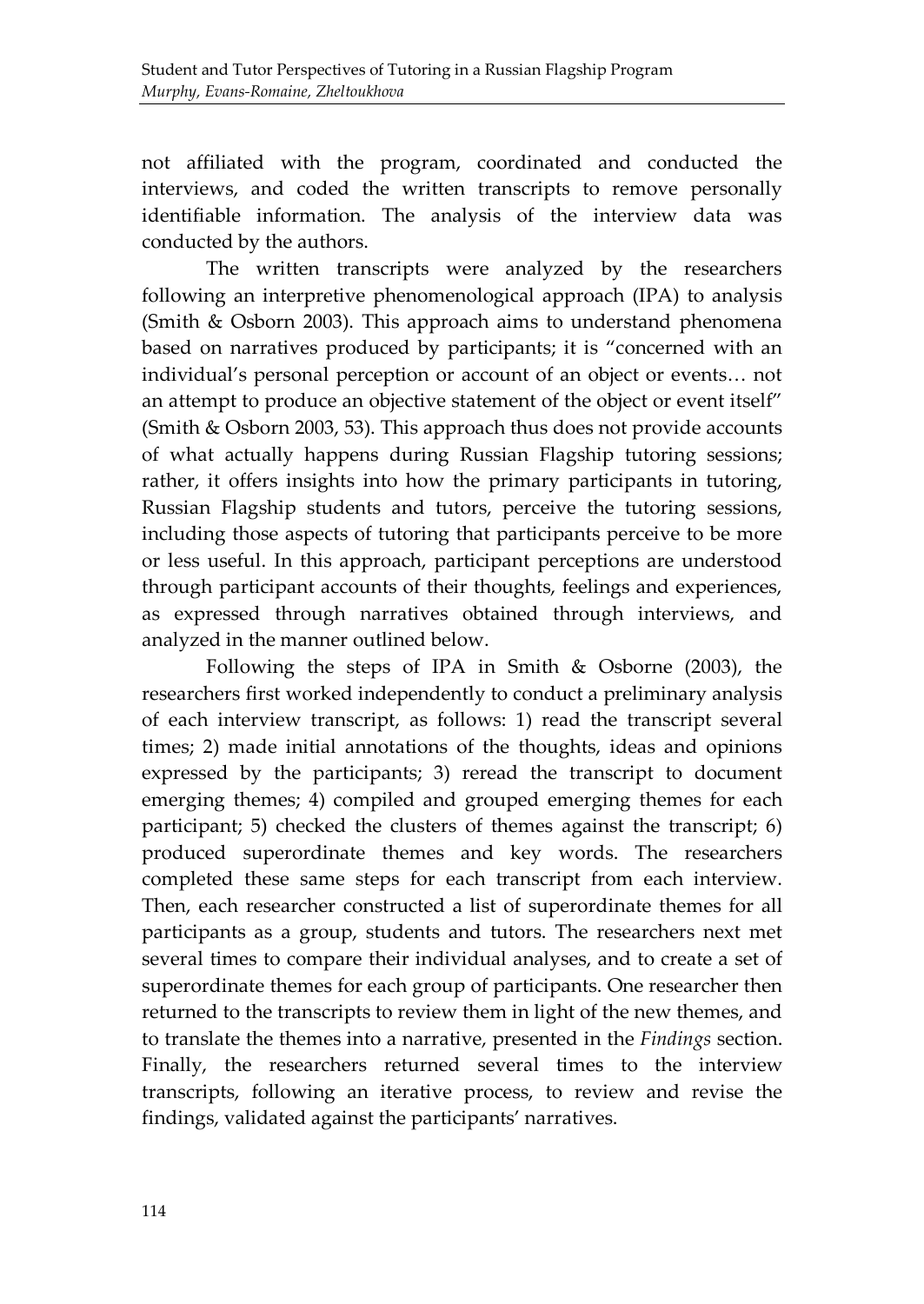## *Research Questions*

The study addresses two sets of research questions:

## 1) **Students**

1a) How do students perceive tutoring in the Russian Flagship Program? 1b) What are students' goals for tutoring?

1c) Which aspects of tutoring do students perceive to be more or less beneficial for their learning?

## 2) **Tutors**

2a) How do tutors perceive tutoring in the Russian Flagship Program? How do those perceptions differ from those of students?

What are tutors' goals for their students?

2c) Which aspects of tutoring do tutors perceive to be more or less beneficial for their students' learning?

2d) To what extent do tutors feel that tutoring is beneficial for them as teachers?

## **Findings**

#### *Student Perceptions*

# **Research Question 1a: How do students perceive tutoring in the Russian Flagship Program?**

The first set of research questions (RQ1a-1c) focused on student perceptions. The analysis revealed several common themes. First, all of the students who participated in the study viewed their Russian Flagship tutoring sessions as strongly linked to their experiences in Russian language courses. All students commented on the opportunities to practice speaking during tutoring sessions, compared with opportunities in class, as illustrated by the following example: *I think of tutoring as an*  extra two hours of Russian that I can't really get in the classroom where there *are 10 other kids who want to speak Russian just as badly as I do* (Student 1). One student compared his level of anxiety in language classes to tutoring, remarking that the more relaxed environment of tutoring is helpful for his speaking: It [tutoring] *makes it feel more natural [than a formal class setting]. I feel a lot more relaxed and I can speak a lot better in a less formal setting because I feel less anxiety and pressure* (Student 3). Students also noted that the tutoring sessions themselves are based on materials or assignments from Russian language or literature courses: students described discussing a text that they were reading for class (Student 2), discussing a paper that they had submitted for class (Student 1), or talking about what they are doing in class (Student 3). Students' strong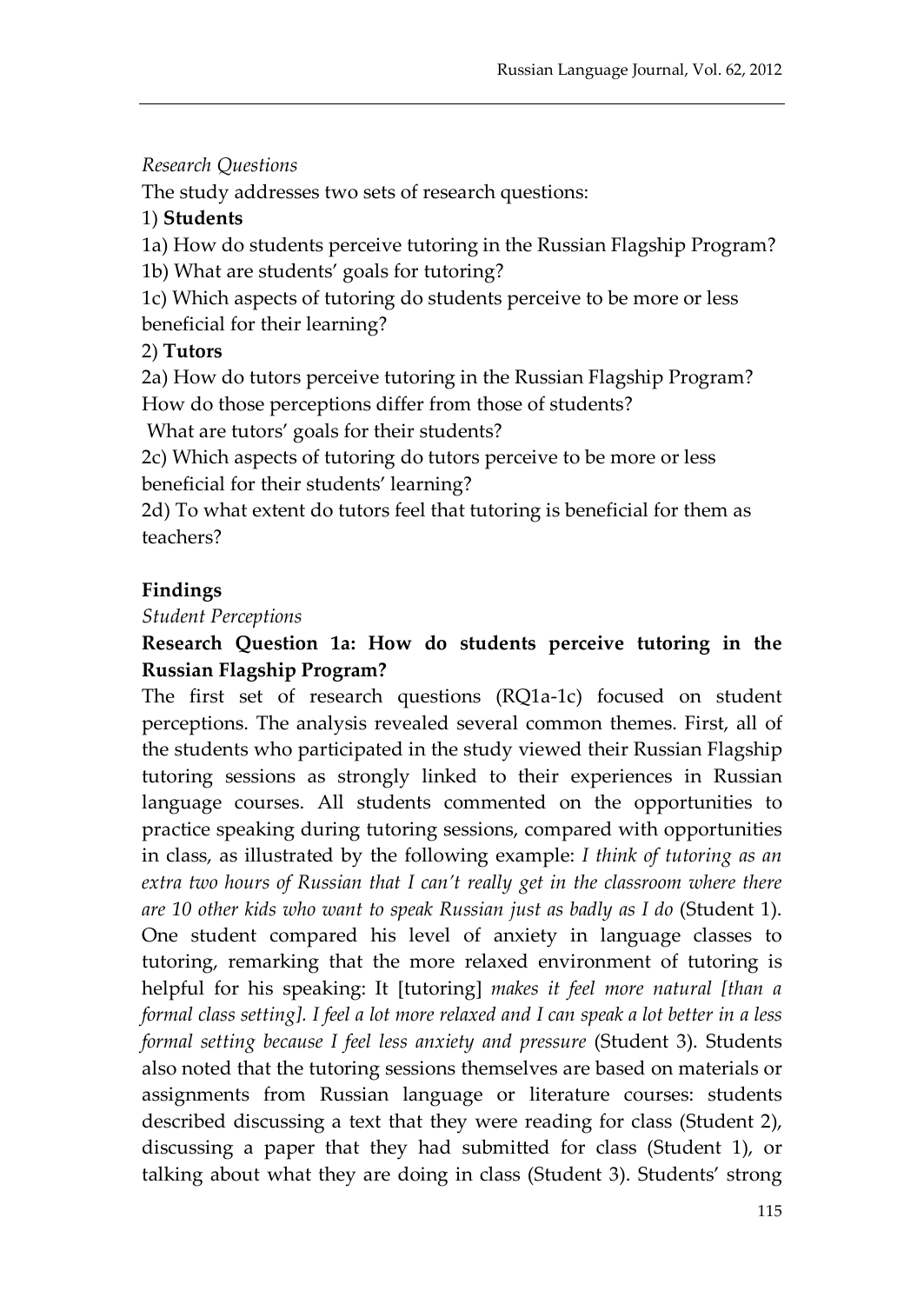association between their Russian Flagship tutoring and their Russian language courses was surprising, given the intent in the design of the tutoring program that generalized tutoring *not* be linked with students' language courses.

A second common theme that emerged from the student interviews addresses the role of tutors in Russian Flagship tutoring. In describing their tutoring sessions, all students described the actions or behaviors of their tutors in some detail, but did not, to nearly the same degree, describe their own actions. For example, from one student's account:*…he's asking what I had read and asking about what I thought about each novel and …more specific questions … like how I felt about the … characters* (Student 3); and, from another student: …*typically, my conversation tutor, she asked me how the weekend was and then we build the conversation from there* (Student 1). Students also described tutor behaviors that students felt were more or less helpful for their learning: *I like it when my tutors are hard on me and really demand and expect me to speak not just for fluency, but have grammatical perfection as well* (Student 1); and *I get the impression … that she doesn't really correct me as much as she probably could* (Student 2). The emphasis in students' narratives on what the tutor does, and not on what they themselves do, suggests that Russian Flagship students in this program might benefit from explicit training to heighten their awareness of their own thoughts, behaviors and actions during tutoring, and in their Russian learning more broadly, to encourage a more internalized view of the locus of learning (Bown 2006). Notably, when students did discuss their own experiences in tutoring, it was to express the difficulty that they encounter when they are required to take initiative, in selecting, for example, topics for tutoring sessions: …*sometimes the hardest part is that I have to think of a grammar topic that we are going to do the next day* (Student 1).

A third common theme addresses students' perceptions of their expanded use of Russian during tutoring. Students reported speaking in Russian during their tutoring sessions on a broader range of topics and in a greater level of detail, using more specialized vocabulary, than in their Russian classes: *We always end up talking about topics that I never thought I could talk about in Russian. For example… we started talking about just movies in general. And then, … she is asking me about the difference in special effects for movies that were made in the 1950s as opposed to movies made now. And I*  used a lot of technical vocabulary that I didn't even know I had, or had the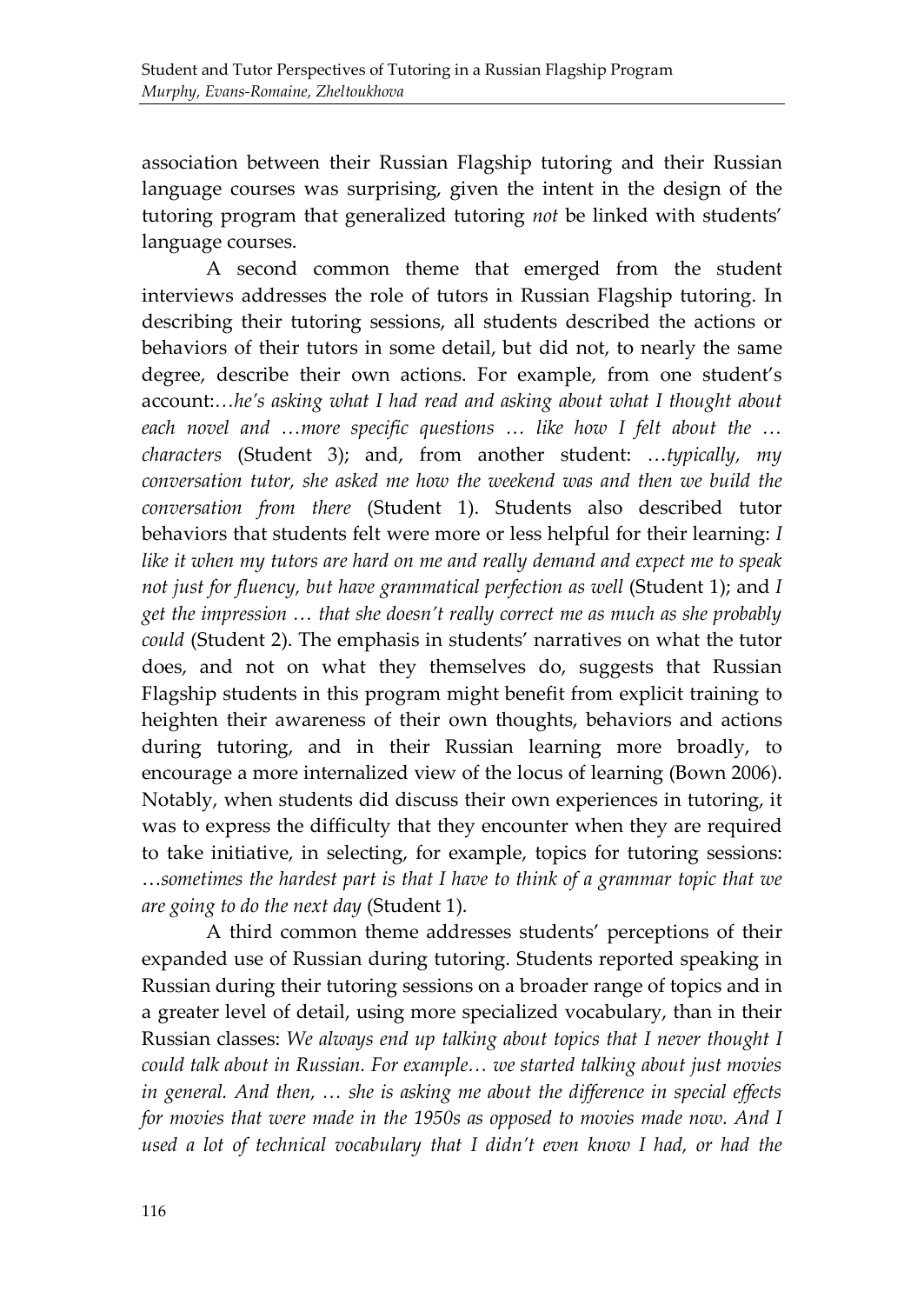*ability to use… I looked back after – I was proud of myself that I was able to do that in Russian* (Student 1).

Students' narratives also emphasized the loose structure of tutoring sessions, in comparison with their language courses, and the increased opportunities in tutoring for spontaneous and creative use of Russian*: I really like … how they [tutoring sessions] are somewhat structured but not overly structured, where you can go in kind of knowing what you're talking about, where you still have to…think on your feet and still have to come up with ideas in Russian in a setting that will be equivalent to the conversation you would have with somebody where you have no preparation* (Student 3).

#### **Research Question 1b: What are students' goals for tutoring?**

The first set of research questions also asked about students' goals for their tutoring; however, the interviews did not reveal much data on student goals. Two of the participants answered a question about their goals for tutoring by avoiding it: instead, they described activities that they perceive to be useful (one-on-one speaking practice), or that they would like to engage in more frequently (more tutoring). When students did discuss their goals, they described them in general terms. Students' goals were related to fluency (*I really hope that I can improve my ability to speak with relative fluency and not have to mumble and stutter and think for minutes about what I'm trying to say* [Student 3]); accuracy (*I would like to stop making grammatical mistakes as often* [Student 2]); confidence (*My goal is to be more confident in general* [Student 3]); or their ability to speak in more sophisticated Russian (*I would like … to be able to talk more theoretically in the abstract and make sense* [Student 2]). These findings regarding student goals suggest that the program might consider ways to help students to formulate and articulate more targeted learning goals for their Russian Flagship tutoring sessions.

#### **Research Question 1c: Which aspects of tutoring do students perceive to be more or less beneficial for their learning?**

Analysis of student responses on more or less helpful aspects of tutoring revealed that students perceived the most helpful aspect of tutoring to be the focus on their individual needs and interests. Above all, students emphasized the benefits in tutoring of having the opportunity to speak in Russian, one-on-one, especially on topics of interest to them: *I can always ask my tutors and they help me answer more specific questions that apply to my interest instead of the topics we're covering in class* (Student 3). Students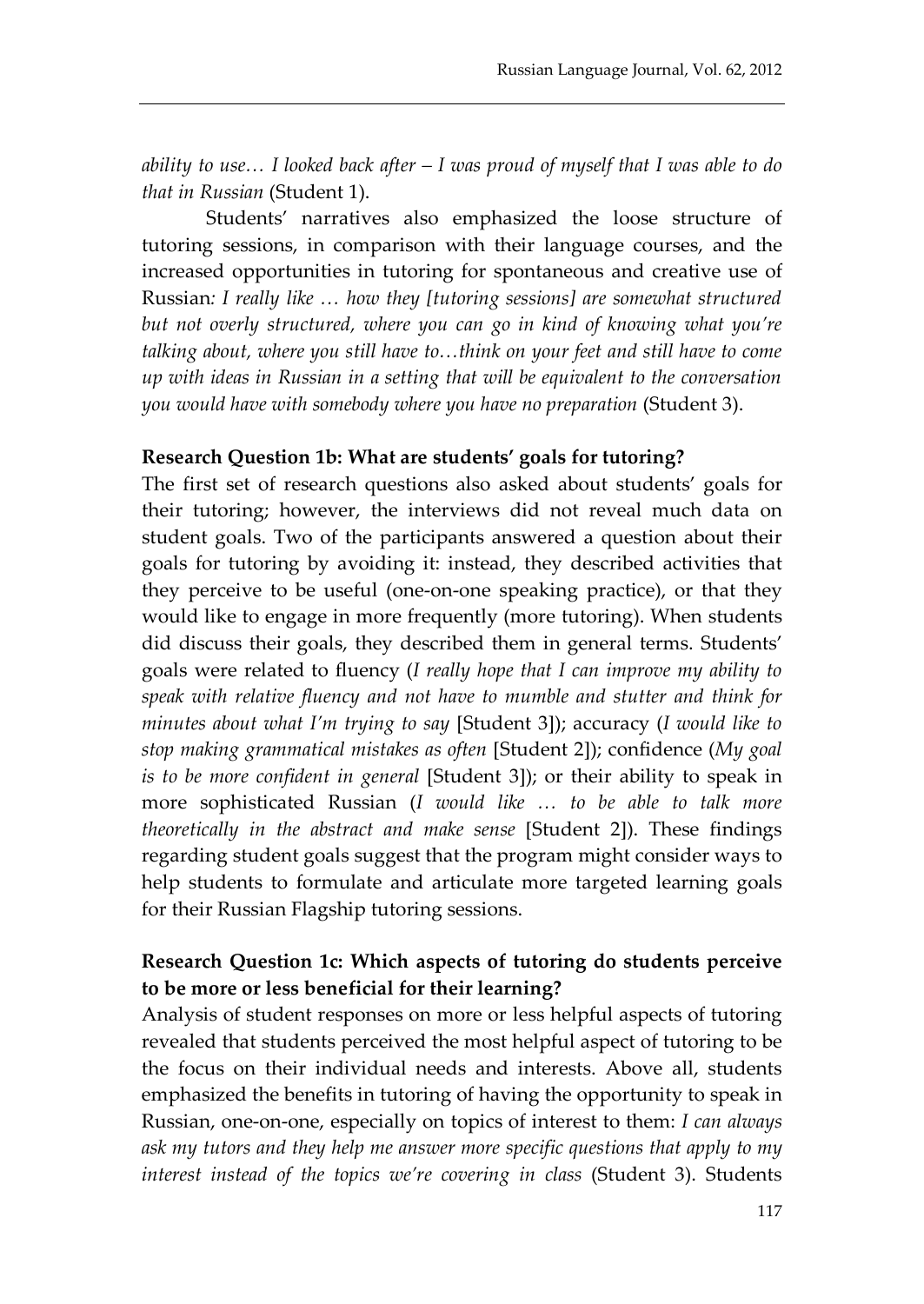highly value their tutors' flexibility, especially to adjust the sessions to their particular needs at a given time: *We started working on just specific grammar points, but I think we both realized I was doing OK with those. So, we kind of moved to a more specific point of language, … the intonation patterns* (Student 1).

The crossover benefits of tutoring for Russian courses emerged as another common theme among students. Students remarked that the additional speaking practice during tutoring helps them to have more confidence when speaking in class or performing on oral exams, and that individual help on homework is useful. One student commented that the use of Russian to discuss grammar in tutoring is helpful in giving him the vocabulary to ask grammar questions in class. A related common theme was the perceived positive impact of Russian Flagship tutoring on students' study habits: *It* [tutoring] *has been really helpful because it just gives me more motivation to get started … researching and thinking about my paper topics a lot earlier than I probably would have, moreover in Russian* (Student 2).

A third theme that emerged regarding student perceptions of the most helpful aspects of tutoring had to do with the students' affective response. In addition to the feeling of increased overall confidence, one student in particular emphasized the positive effect of tutoring on lowering his *fear of saying something wrong* (Student 3). This student attributed this benefit to the less formal (compared with the classroom) environment. Other students also discussed their emotional responses to tutoring, related to setting high expectations for themselves (Student 1), relishing the challenge of tutoring, and taking pride in an accomplishment (Students 1 and 2).

A common theme in responses about the least helpful aspects of Russian Flagship tutoring was a mismatch between tutoring sessions and students' individual interests or perceived needs. Students perceived that the level of discourse was not always appropriate for them: *It's difficult sometimes to keep pace with him … I understand most of it, but sometimes I feel it's almost too challenging, I guess…. I feel sometimes that I don't have the ability to talk about some of the subjects that we're speaking about. It's good to have a challenge, but sometimes I feel overwhelmed* (Student 3).

Finally, and perhaps somewhat surprising, given the students' heavy course loads and two to three hours per week of Russian Flagship tutoring in the fall 2011, a common theme in the student interviews was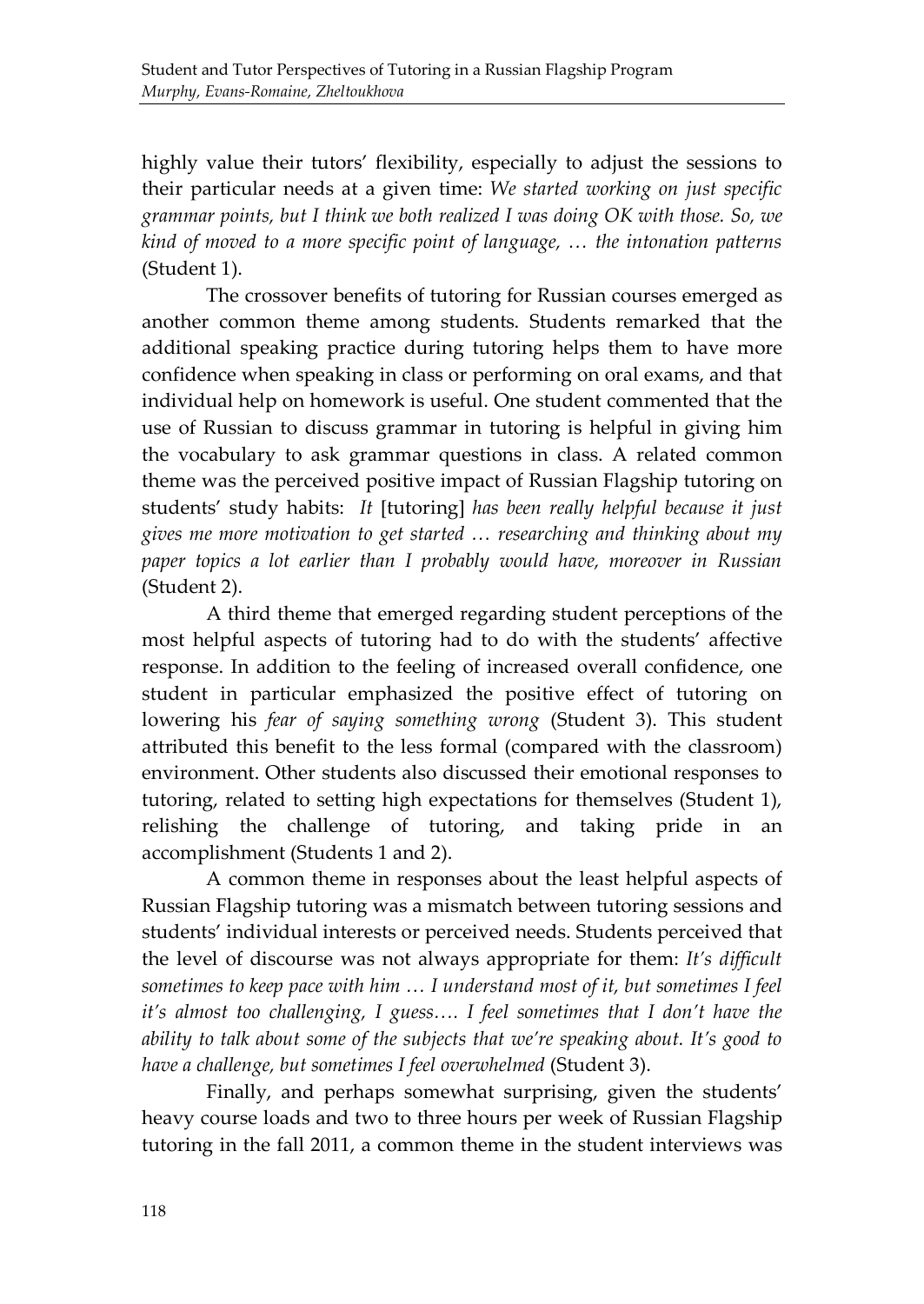an overall positive assessment of tutoring in the Russian Flagship Program, and an interest in being provided with even more. *Tutor Perceptions*

Research questions for tutors were posed in parallel to those for students, with an additional question about perceptions of crossover benefits of tutoring on the tutors' classroom teaching. The analysis of tutor interviews revealed some themes in common with those emerging from student interviews, but also some significant differences.

# **Research Question 2a: How do tutors perceive tutoring in the Russian Flagship Program? How do those perceptions differ from those of students?**

#### **Research Question 2b: What are tutors' goals for their students?**

Like students, Russian Flagship tutors view Russian Flagship tutoring as linked, more or less explicitly, with students' Russian courses. Implicit in tutors' descriptions of the relationship between tutoring and students' course work, however, is a perceived tension between students' desire to focus tutoring on material that will help them succeed in their classes, and the tutors' desire to help students improve their general knowledge of and proficiency in the language. In describing tutoring, all of the tutors in this study compared tutoring to students' learning experiences in Russian language classes to describe, for example, how tutoring is directly linked to a class, how tutoring supplements classroom instruction, or how tutoring requires students to speak in Russian for more extended periods of time than is possible in the classroom. Tutors also describe activities not related to specific classes, however: Tutor 1 expresses a desire for students to gain a grasp of *things that are never necessarily even covered in Russian classes, but they come up often. I feel like there's a lot of little things like that..* Tutor 3 sets a goal related to students' speaking proficiency: *to try and make them have a higher-level conversation.*  Tutor 2, apparently one of several Flagship tutor participants in a Russian Flagship-sponsored ACTFL Oral Proficiency Interview (OPI) Workshop held in Madison in September 2011, emphasized the potential for individual tutoring to promote greater language proficiency, but admitted that she sometimes acquiesces to the desires of students in addressing perceived needs linked to their work in Russian courses*: I've had students in the past who just want to work on something that they're studying right now in their Russian courses. And so, in this case I … have the syllabi for the courses they are taking currently. And I look at the syllabus*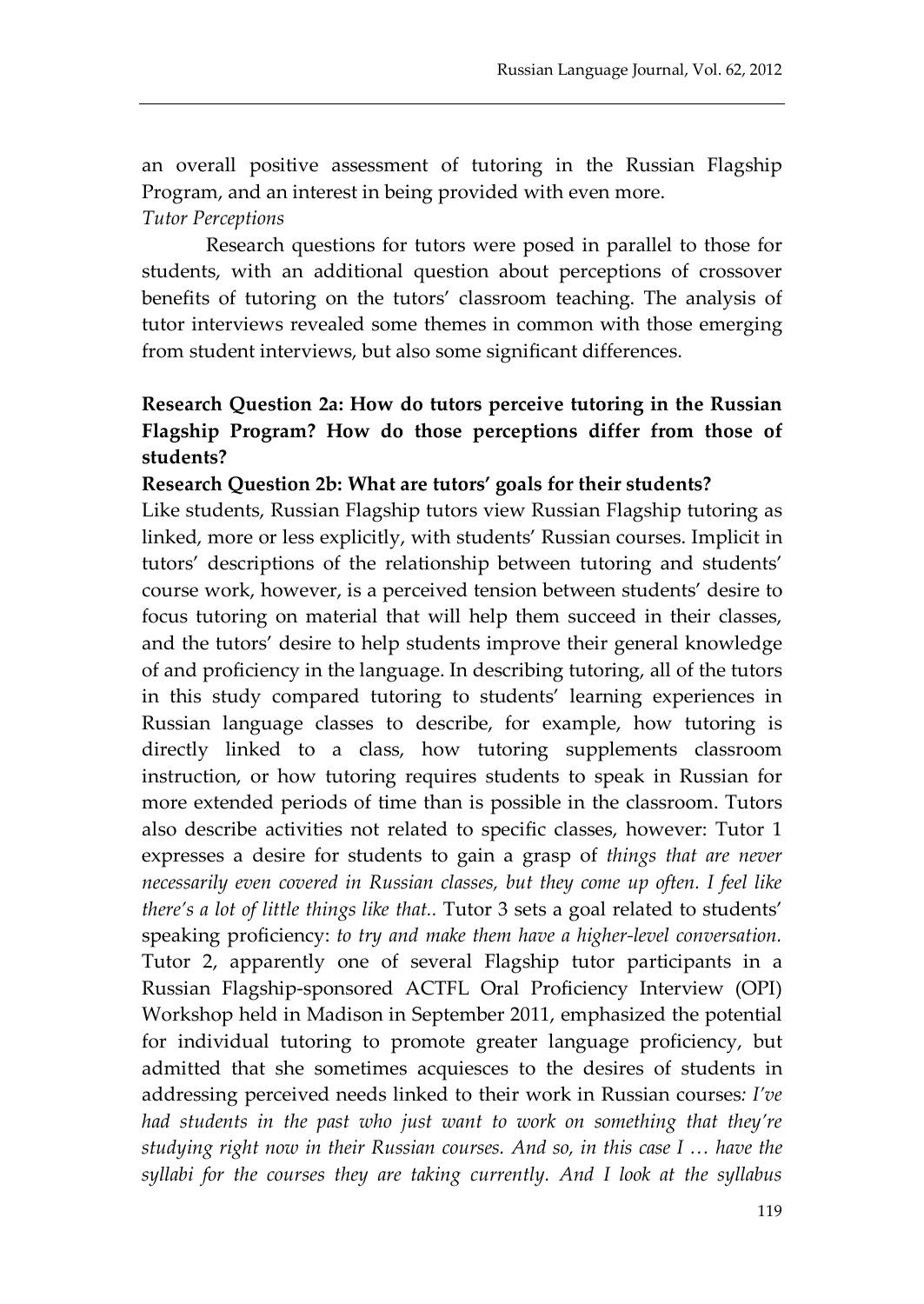*together with the student and I bring some exercises on these particular topics*… This tension between a desire to promote opportunities for developing proficiency and the perceived need to help students perform well in courses exposes a perception of tension between proficiency and achievement in classroom exams: *I don't think that making grammar exercises on paper… like filling in certain words, helps a student to become a*  better speaker or a better writer. And that's what proficiency is, functioning in *the language. So, it doesn't make a student … function in the language [better], but hopefully it helps him or her take the test* (Tutor 2). This perception of tension between proficiency-oriented goals and students' desire for success on exams in Russian classes suggests the need for further guidance for both students and tutors, in order both to understand the nature of this tension, and to help resolve it and find common ground: to help students better understand the ACTFL Proficiency Guidelines and thus set realistic and achievable short-term proficiency-oriented goals along with the goal of success in classroom achievement testing, and for tutors, to discuss scholarship on the link between structural accuracy and attainment of proficiency at the Superior and Distinguished levels. (Leaver & Shekhtman, eds. 2002; Davidson 2010)

A second common theme among Russian Flagship tutors and students was a tendency to focus on the actions of the tutor, and less on the actions of the student, in describing tutoring sessions. One tutor, for example, described a typical tutoring session as follows: *I bring them the article or they find the article. They read it at home. When they come back, I at first ask them to tell me what the article is about. Then I ask them questions about the article. Then I ask them to make sentences with some of the new words that were in the article. And then, I want them to tell me what they think of the article, and how they are going to use it in their paper* (Tutor 3). The emphasis in both student and tutor narratives on the actions of tutors is further illustrated in a related theme in the tutor interviews: a perception of the role of the tutor as similar to the role of a teacher in a traditional language course in which the teacher/tutor designs and leads instruction and initiates talk. Indeed, some tutor descriptions of tutoring sessions resemble the lesson plan outline offered in Rifkin's "Guidelines for Foreign Language Lesson Planning" (2003), an article assigned to all beginning language TAs at the University of Wisconsin – Madison as part of their pre-service orientation: Overview, Preparation, Drill & Practice, Check/Accountability, Follow-Up. Tutor 1 describes an overview (*My student had asked me for help working on participles. And so, I*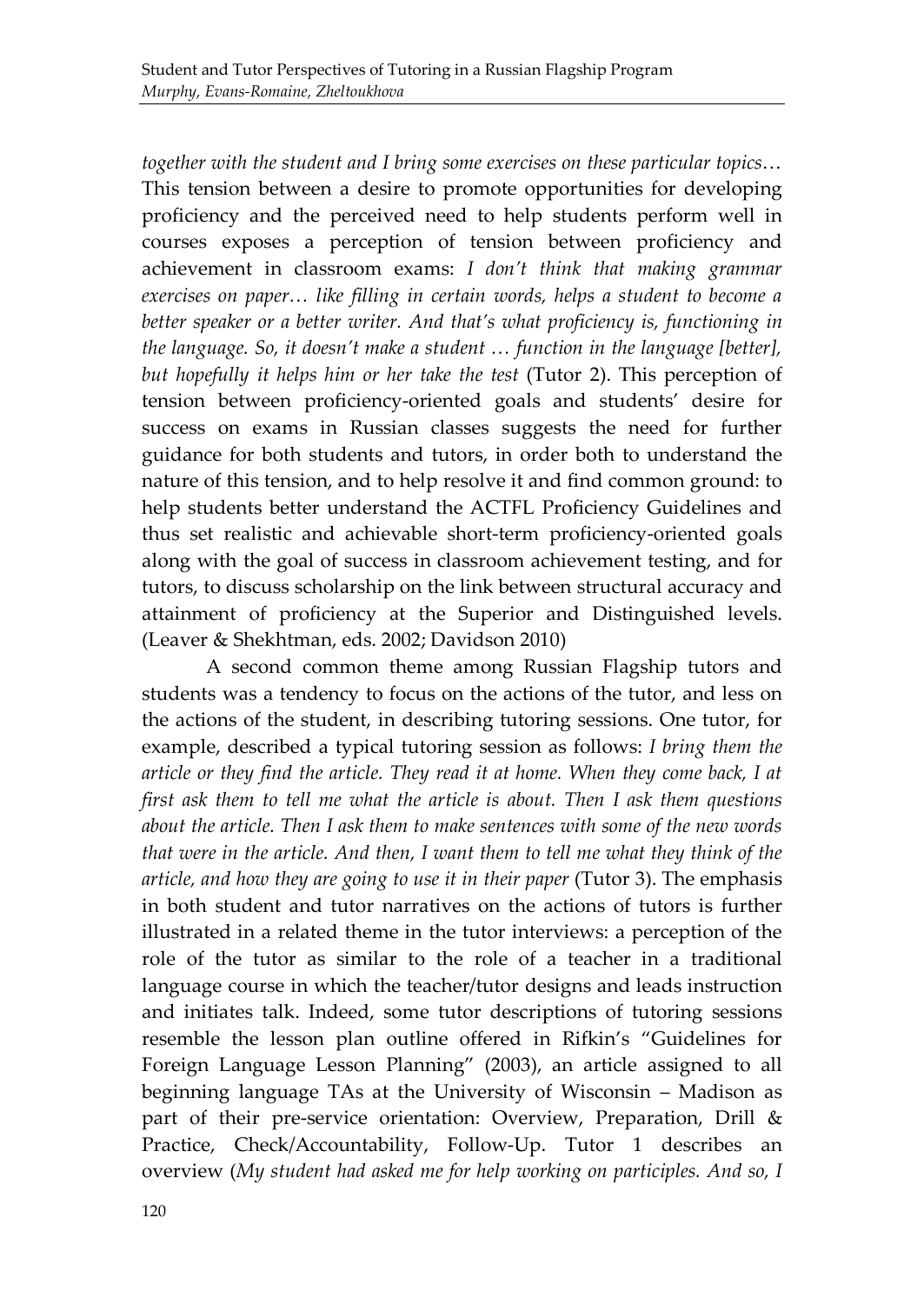*brought several materials to the tutoring session*); preparation, drill and practice (*I started out by drawing a basic scheme of the four types of participles and I asked her to fill in as much as she knew about each type of participle. And so, when she had done what she could do, then I asked her questions and tried to help her fill in the* rest), check/accountability (*then I asked her to use each type of participle in a sentence*), and follow-up (*And if there were things that I thought were particularly tricky, I would ask her, "So why did you write this?"*). This perception of the role of the tutor as teacher and leader is very different from that envisioned in the design of the Russian Flagship tutoring program, and as articulated in written guidelines for tutors and students.

Analysis of the descriptions of tutoring sessions by tutors revealed descriptions of inductive approaches that may foster more productive learning and encourage greater student initiative. Tutor 1, as part of the narrative provided above, described providing an answer to the student only as a last resort, after prompting the student to provide answers: *And when she really didn't know the answer, then I would tell it to her.* Tutor 1 sums up this approach as follows: *I am also aware of the importance of … forcing the students to ask their questions and not just direct information at them.*

A third common theme among tutors was a desire for students to take more responsibility and initiative in tutoring, to prepare for the tutoring sessions, and to work independently on topics addressed during tutoring sessions. Related to this theme was a desire on the part of tutors that students be more aware of their needs. For example: *…the most helpful part is when the students have questions themselves. When they are able to see that they are not clear about why something is the way it is, or they are not sure if they are saying something correctly, and then ask questions about that* (Tutor 1); … [it] *would be helpful for a student if a student first of all takes this tutoring session, or studies in general, responsibly and independently. If a student actually knows what his or her strengths and weaknesses are and… makes a tutor aware of those* (Tutor 2) To that end, tutors expressed the goal of helping students to become more effective learners and researchers: *Another goal that I think is very important is to kind of show student how to study* (Tutor 2); *So that's the main goal for me now, to make them ready to keep doing their own research in Russian by themselves, online and in the library* (Tutor 3). The need for greater self-awareness on the part of students, and of the importance of student initiative and responsibility, was noticeably absent from the student interviews.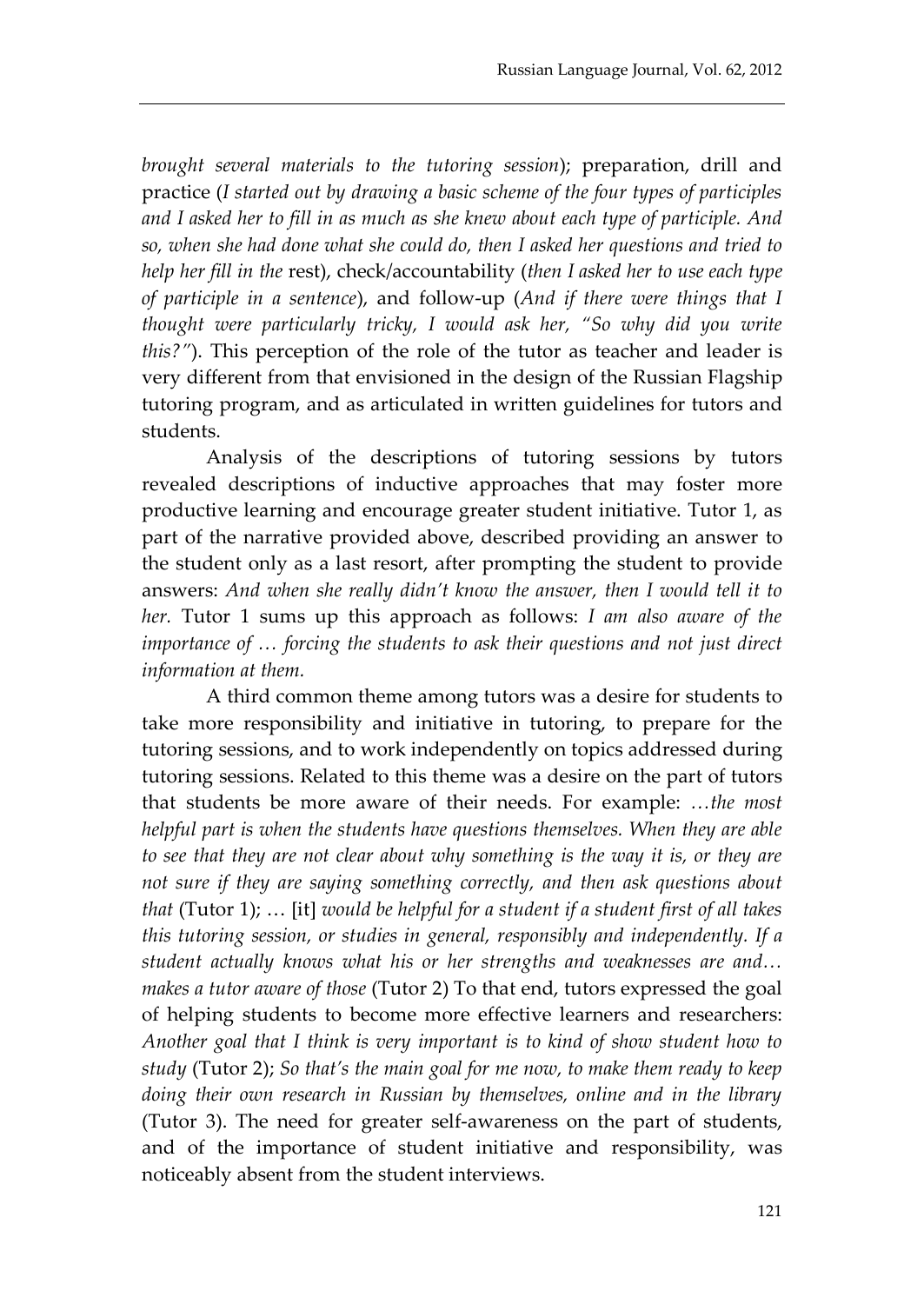## **Research Question 2c: Which aspects of tutoring do tutors perceive to be more or less beneficial for their students' learning?**

With regard to the perceived benefits of tutoring, interviews with tutors revealed that, like students, Russian Flagship tutors perceived the primary benefit of tutoring to be the individual attention that students receive, focusing on areas of particular need for that student. For example, a tutor working with a student on intonation patterns remarks: because it was a one-on-one session, I could ask her, "So did you hear it that *time?" or … "What did you hear that time?" I could keep focusing on that until she was able to hear it. And then, once she was able to hear it, she was able to start pronouncing it correctly… that just doesn't happen in a large classroom where you have 18 people* (Tutor 1). Like students, tutors also compared the individual focus in tutoring to the group dynamics of traditional courses: *It seems to me that tutoring is mostly for them to work individually … on the problems they have. And it's not possible sometimes in class because very often we have bigger classes* (Tutor 2). Tutors and students alike perceive that the expanded opportunities for using Russian in tutoring are beneficial for students: *It's very useful for them to be forced to speak just one-to-one, to have an extended dialogue. Because in class, they don't have that much time to really converse in Russian* (Tutor 3). Finally, tutors unanimously described the importance of repetition to learning, even for students at higher levels.

In discussing the least helpful aspects of Russian Flagship tutoring, a common theme among tutors was the difficulty in identifying student needs accurately. Tutor 1 sums this theme up clearly: *Sometimes I misgauge what their level is… they tell me, "I'm having trouble with these kinds of verbs. Can we work on these types of verbs?" And so, I prepare some materials for them on these types of verbs. And then, when we go to use them, I find out that, actually, they seem to be doing just fine, and I don't understand why they think they don't understand them or what the problem is. Conversely, I think, sometimes, students think they understand things better than they do.*

Noticeably absent from the tutor narratives was a discussion of pragmatic competence and of affective factors in student responses to tutoring.

## **Research Question 2d: To what extent do tutors feel that tutoring is beneficial for them as teachers?**

With regard to the benefits of tutoring for their classroom teaching, tutors referred to greater awareness of the needs of individual students (*I think later, when you have lots of students, it helps you to be able to zoom on to*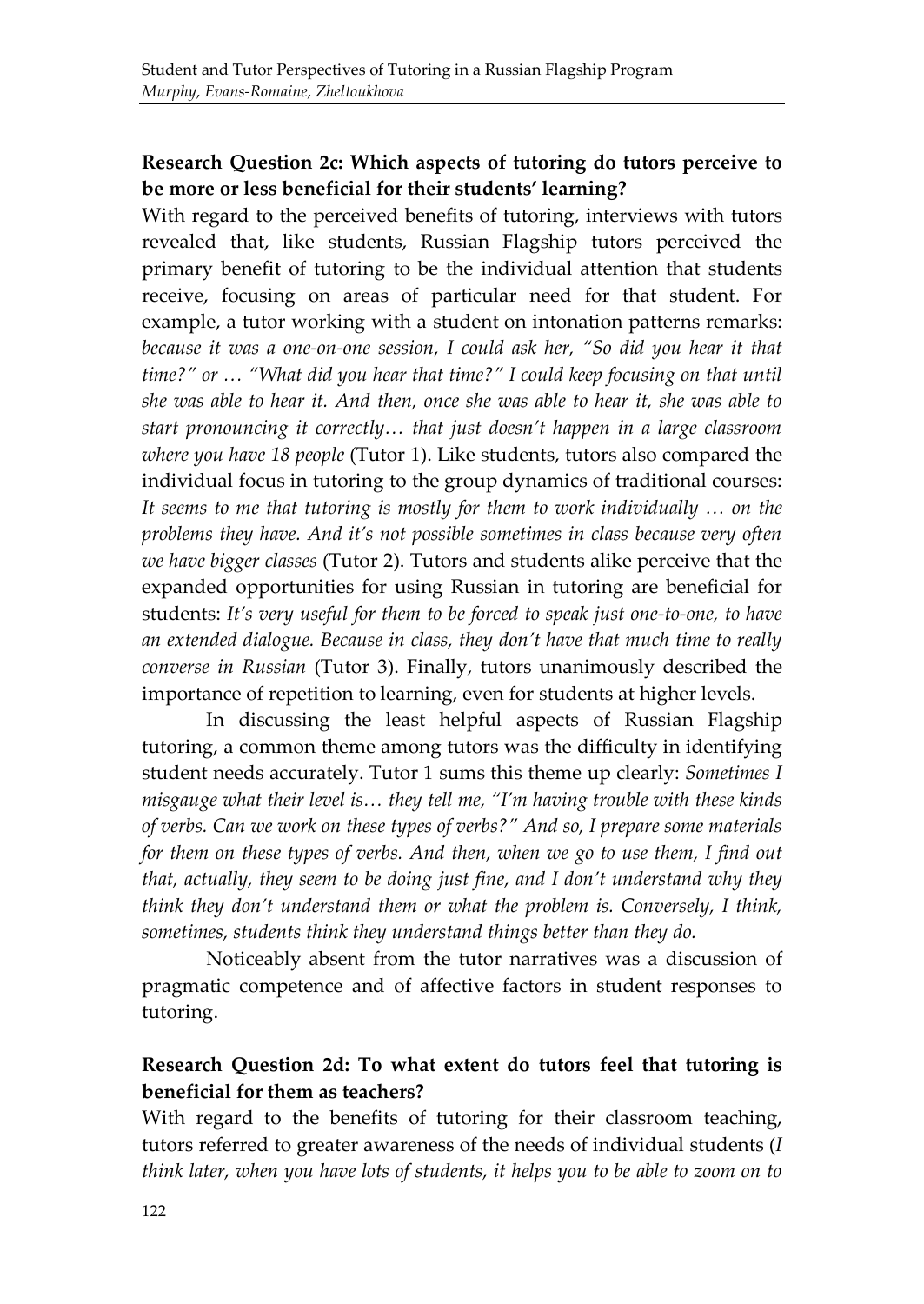*one particular student when necessary. It helps you to have more individual approach to students.* [Tutor 3]); the value of repetition and review (*I'm sensing that's also true in first year that students need to practice what they are learning a lot*. [Tutor 1]); the importance of proficiency-oriented instruction (*So, hopefully in my future teaching I will be concentrating more on … getting … all that knowledge and putting it into speech … rather than just doing exercises* [Tutor 2]); and the importance of requiring students to participate more actively in instruction: *In the tutoring sessions, it's very, very interactive and seeing that that's effective to the extent that I can in a classroom with 18 students* (Tutor 1).

#### **Conclusions**

Findings from this pilot study provide preliminary insights into student and tutor perceptions of tutoring in the Language Flagship Program; the findings should be relevant, however, for any language program in which tutoring supplements in-class instruction in some way. Findings show that for the small number of Russian Flagship students and tutors that participated in this study, tutoring is perceived to be highly beneficial for student learning due to expanded opportunities for students to practice using Russian, in comparison with opportunities to use Russian in language classes; the focus of tutoring on the individual interests and needs of students; and a learning environment that students perceive as less stressful than the language classroom. The study shows that both tutors and students describe tutoring sessions primarily in terms of similarities with and differences from Russian language courses, with a greater emphasis on the connection between tutoring and coursework than envisioned in the design of the tutoring program. Both groups also describe tutoring more in terms of the actions of tutors, not in terms of the actions of students. Differences between the two groups include an emphasis by tutors on more targeted learning goals, and on the need for students to take greater responsibility for their learning.

With the usual caveats about the generalizability of findings from qualitative research, findings from this study suggest several areas for improvement of this program and provide insights for the design of any tutoring program. First, both students and tutors perceived tutoring to be linked to success in Russian courses, far more than anticipated in the design of the tutoring program. This finding suggests the need for greater programmatic support for setting goals for learning that are based to a greater degree on students' developing proficiency, and less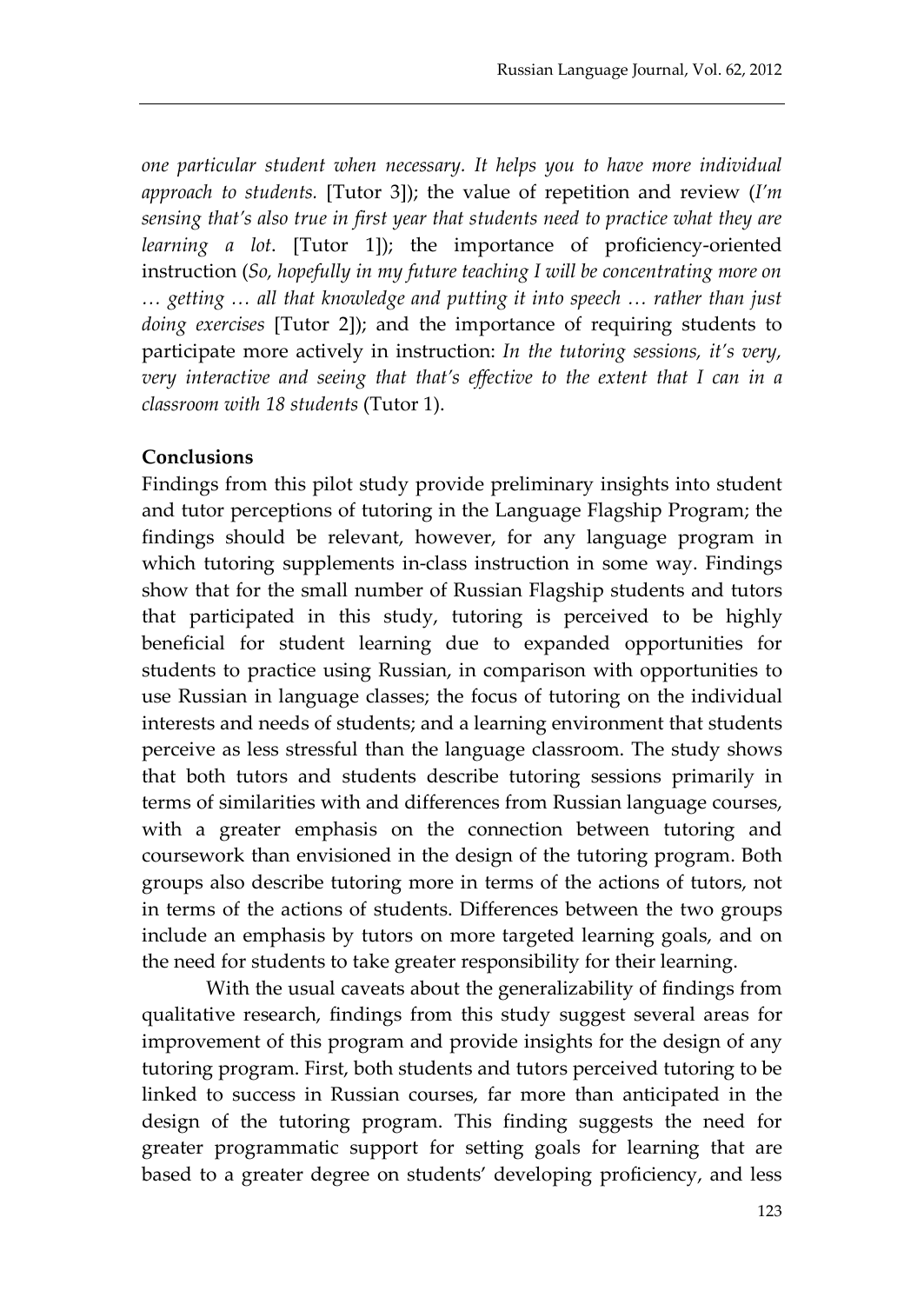reliant on student achievement in Russian language courses, while also emphasizing the importance of students' linguistic accuracy and structural command to attainment of Superior-level proficiency. An ACTFL OPI Workshop seems to have helped tutors who participated in it to frame goals in terms of students' developing proficiency. This study suggests that additional workshops or other forms of ongoing training might be warranted, for students as well as for tutors. Second, student and tutor interviews revealed that both groups perceived that the tutor plays a leading role in structuring tutoring sessions and initiating talk. Tutors and students might be encouraged to discuss openly their expectations for their respective roles in tutoring, and look for ways to encourage students to take greater initiative. It might be beneficial to explore ways to promote increased student autonomy by providing tutors and students with tools to make independent learning more effective. Finally, findings from this study suggest that students may not have targeted learning goals that are appropriate to their developing proficiency in Russian. Students might benefit from explicit strategy instruction on setting short-term proficiency-based goals, with ongoing coaching to raise their awareness of both their learning needs and study habits.

## **Acknowledgements**

The authors thank Doua Yong-Yi, UW-Madison, for coordinating and conducting the interviews for this study. We also extend our sincere gratitude to the Russian Flagship students and tutors who volunteered to participate in this study.

# **Appendix: Interview Protocol**

*Student Interviews*

- 1. Describe, your own words, your Russian Flagship tutoring sessions. What is the focus of your tutoring? What do you do during tutoring sessions? Who usually leads/plans for the tutoring session?
- 2. What are your goals for tutoring? What do you hope to get out of your tutoring sessions?
- 3. What aspects of tutoring do you find to be most helpful for your learning??
- 4. What aspects of tutoring do you find to be least helpful for your learning?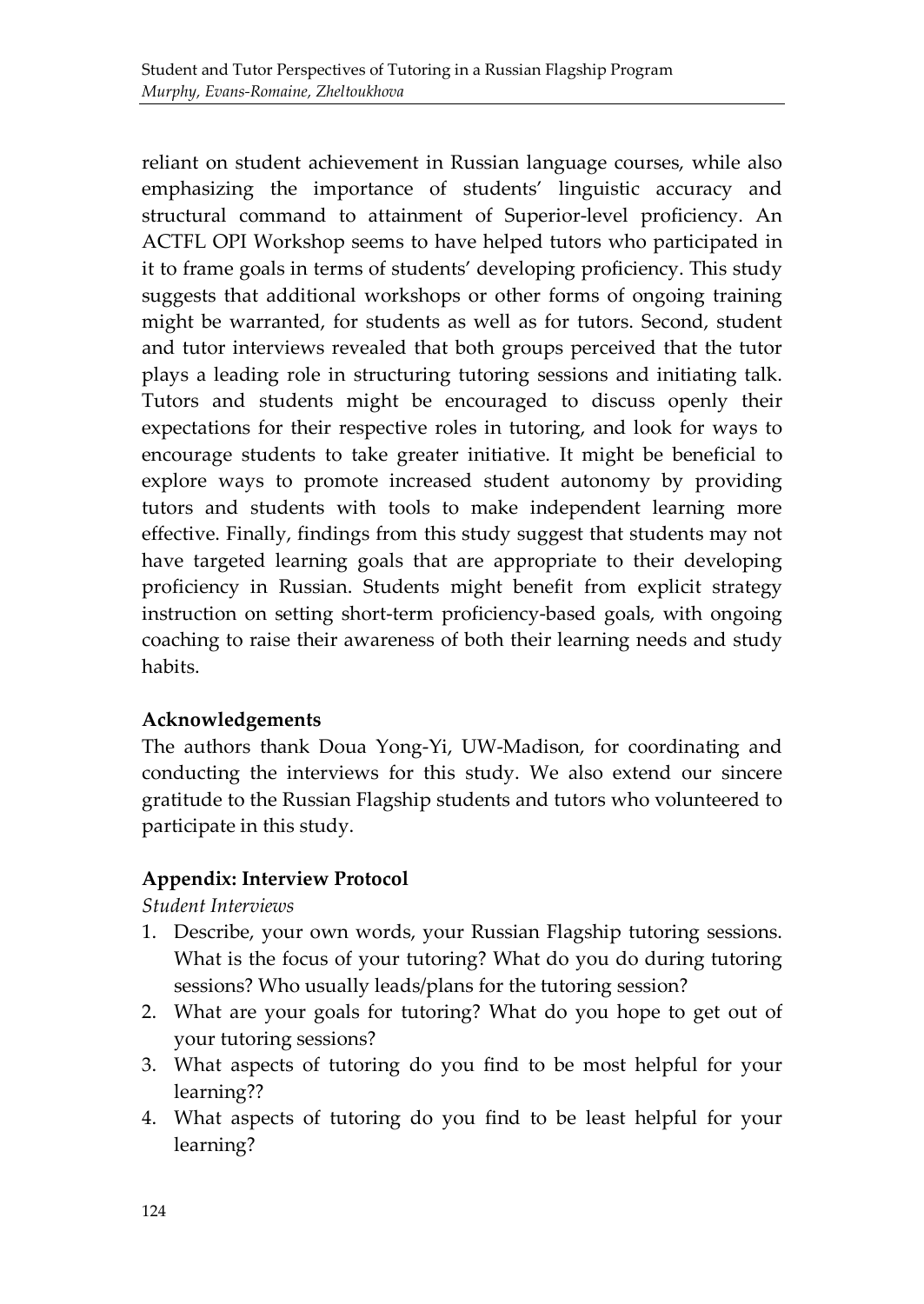- 5. How useful do you feel that tutoring is in helping you to improve in Russian?
- 6. To what extent do you feel that tutoring focused on one aspect of Russian (e.g., conversation), helps you in other areas (e.g., writing or grammar)?

*Optional probe follow-up questions, for all questi*ons: Could you tell me a little more about that? Could you give an example?

#### *Tutor Interviews*

- 1. Describe, in your own words, your Russian Flagship tutoring sessions. What is the focus of your tutoring? What do you do during tutoring sessions? Who usually leads/plans for the tutoring sessions?
- 2. What are your goals for your students? What do you hope that your students get out of tutoring?
- 3. What aspects of tutoring do you find to be most helpful for students' learning?
- 4. What aspects of tutoring do you find to be least helpful for your students' learning?
- 5. How effective (useful) do you feel that tutoring is in helping your students to improve in Russian?
- 6. To what extent do you feel that tutoring focused on one aspect (e.g., conversation), helps students in other areas (e.g., writing or grammar)?
- 7. To what extent do you feel that tutoring is beneficial for you as a teacher/in your teaching?

*Optional probe follow-up questions, for all questions*: Could you tell me a little more about that? Could you give an example?

#### **References**

- Aljaafreh, Ali, and James P. Lantolf. "Negative Feedback as Regulation and Second Language Learning in the Zone of Proximal Development." *Modern Language Journal* 78: 456-83.
- Bown, Jennifer. 2006. "Locus of Learning and Affective Strategy Use: Two Factors Affecting Success in Self-Instructed Language Learning." *Foreign Language Annals*. 39 (4): 640-659.
- Bown, Jennifer and Cynthia J. White. 2010. "Affect in a Self-Regulatory Framework for Language Learning". *System*. 38 (3): 432-443.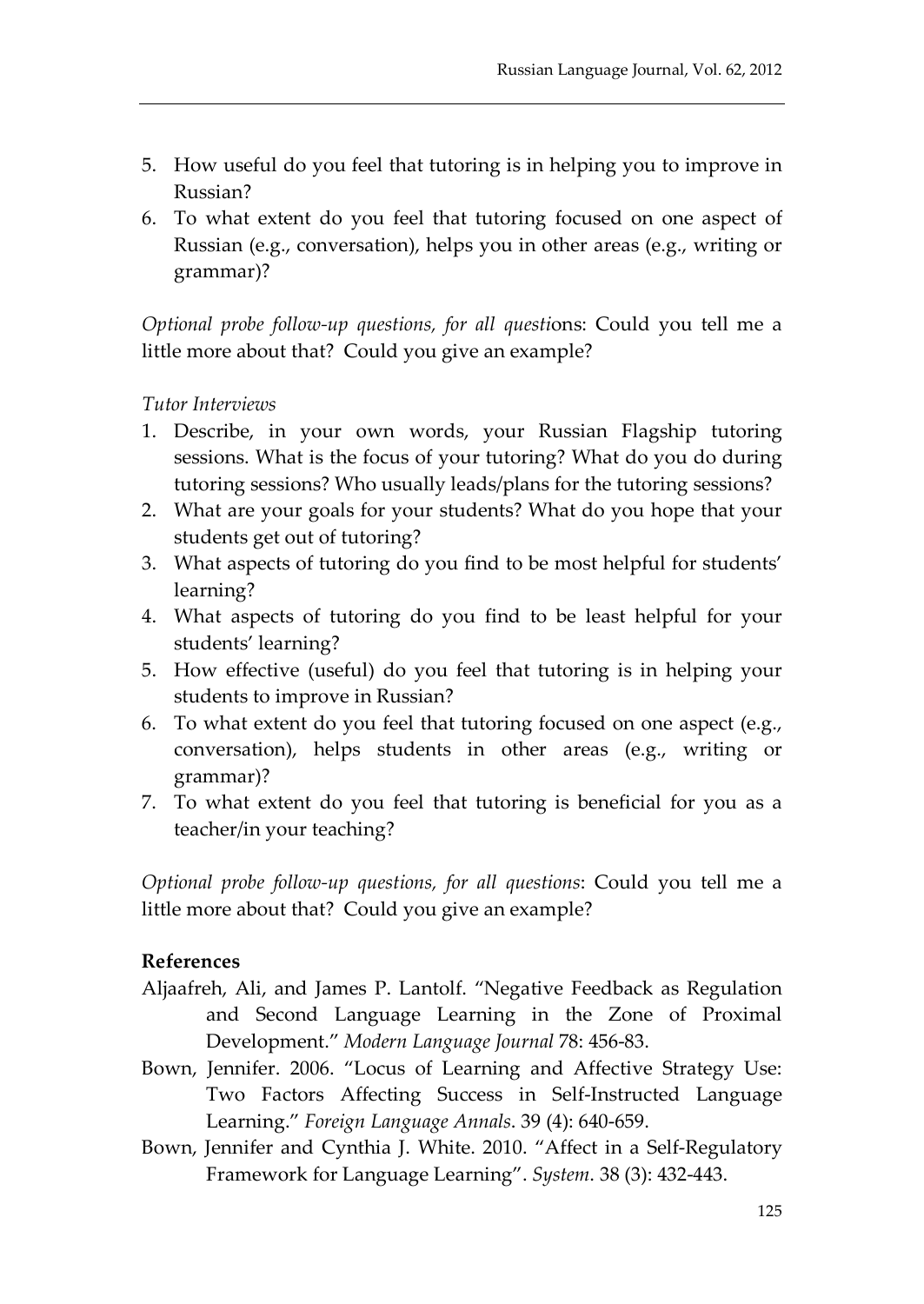- Cumming, Alister, and Sufumi So.1996. "Tutoring Second Language Text Revision: Does the Approach to Instruction or the Language of Communication Make a Difference?" *Journal of Second Language Writing* 5 (3): 197-226.
- Davidson, Dan E. 2010. "Study Abroad: When, How Long, and With What Results? New Data from the Russian Front." *Foreign Language Annals* 43 (1): 6-26.
- Harlow, Linda L. 1987. "Individualized Instruction in Foreign Languages at the College Level: A Survey of Programs in the United States." *Modern Language Journal* 71 (4): 388-94.
- Leaver, Betty Lou, and Boris Shekhtman, eds. 2002. *Developing Professional-Level Language Proficiency*. Cambridge: Cambridge University Press.
- Matthews, Paul H. 2010. "Factors Influencing Self-efficacy Judgments of University Students in Foreign Language Tutoring." *The Modern Language Journal* 94 (4): 618-35.
- Rifkin, Benjamin. 2003. "Guidelines for Foreign Language Lesson Planning." *Foreign Language Annals* 36 (2): 167-79.
- Rugaleva, Anelya. 1984. "Many Learners, Many Styles: Individualized Instruction in Russian at the Ohio State University." *Slavic and East European Journal* 28 (1): 102-107.
- Smith, Jonathan A., and Mike Osborne. 2003. "Interpretive Phenomenological Analysis." In *Qualitative Psychology: A Practical Guide to Research Methods* edited by Jonathan A. Smith, 53-80. London: Sage Publications Ltd.
- Thonus, Terese. 2001. "Triangulation in the Writing Center: Tutor, Tutee, and Instructor Perceptions of the Tutor's Role." *Writing Center Journal* 22 (1): 59-82.
- ---. 2002. "Tutor and Student Assessments of Academic Writing Tutorials: What is "Success?" *Assessing Writing* 8: 10-34.
- ---. 2004. "What are the Differences?: Tutor Interactions with First- and Second-Language Writers." *Journal of Second Language Writing*. 13 (3): 227.
- Twarog, Leon and Garrison Walters. 1981. "Mastery-Based, Self-Paced Instruction in Foreign Languages at Ohio State University: A Report to the Profession on a Four Year Experiment in Individualized Instruction in Six Foreign Languages." *Modern Language Journal* 65 (1): 1-23.